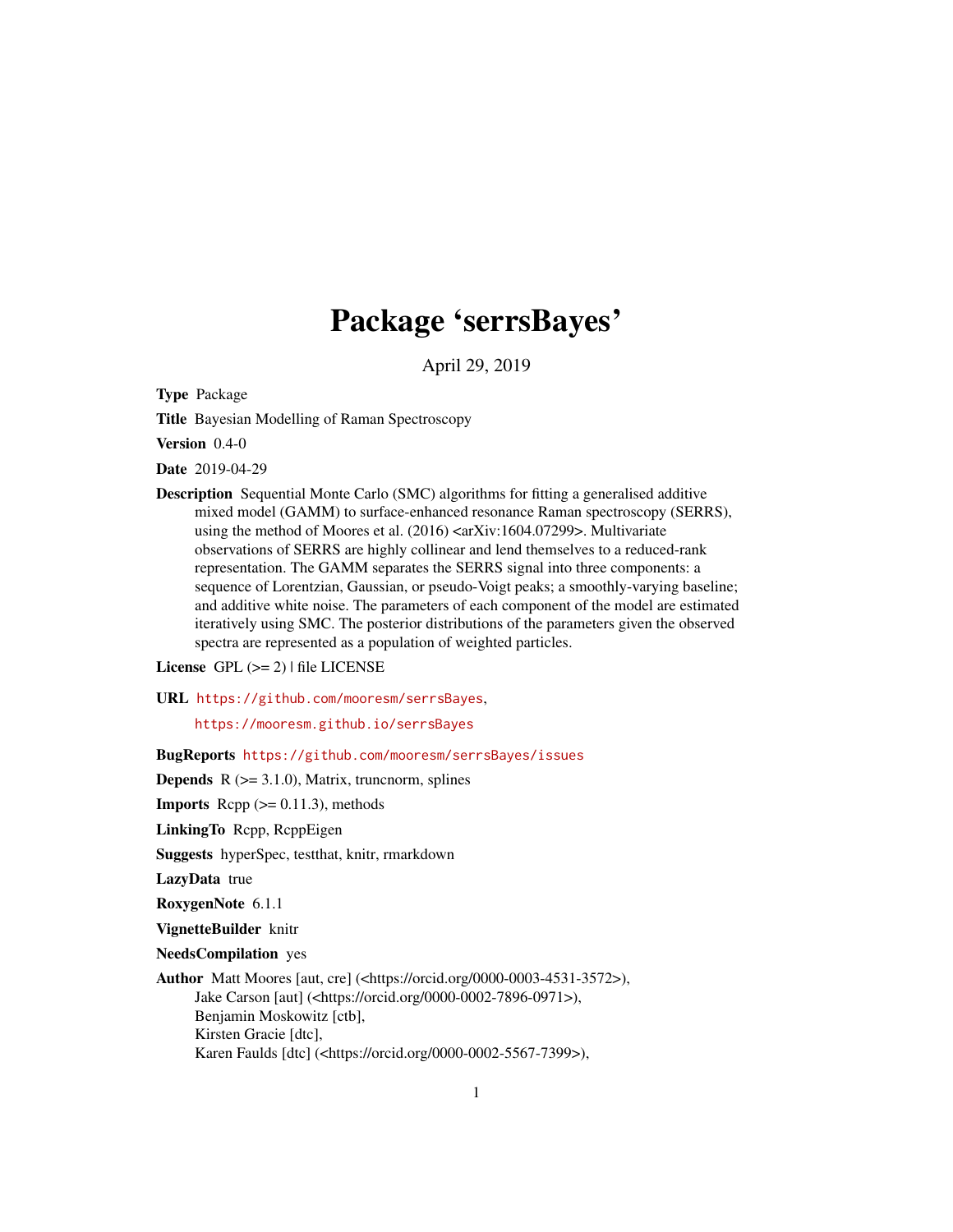<span id="page-1-0"></span>Mark Girolami [aut], Engineering and Physical Sciences Research Council [fnd] (EPSRC programme grant ref: EP/L014165/1), University of Warwick [cph]

Maintainer Matt Moores <mmoores@gmail.com>

Repository CRAN

Date/Publication 2019-04-29 11:30:04 UTC

## R topics documented:

|       |                                                                                                           | 2              |
|-------|-----------------------------------------------------------------------------------------------------------|----------------|
|       |                                                                                                           | 3              |
|       |                                                                                                           | $\overline{4}$ |
|       |                                                                                                           | $\overline{4}$ |
|       |                                                                                                           | 6              |
|       |                                                                                                           | $\tau$         |
|       |                                                                                                           | 8              |
|       |                                                                                                           | 9              |
|       |                                                                                                           | 10             |
|       |                                                                                                           | 11             |
|       | $mhUpdateVoigt \dots \dots \dots \dots \dots \dots \dots \dots \dots \dots \dots \dots \dots \dots \dots$ | -11            |
|       |                                                                                                           | <sup>12</sup>  |
|       |                                                                                                           | -13            |
|       |                                                                                                           | 14             |
|       |                                                                                                           | -14            |
|       |                                                                                                           | -15            |
|       |                                                                                                           | -16            |
|       |                                                                                                           | 17             |
|       |                                                                                                           | <b>18</b>      |
|       |                                                                                                           | <b>19</b>      |
|       |                                                                                                           | 20             |
|       |                                                                                                           | 21             |
|       |                                                                                                           | 21             |
|       |                                                                                                           | 22             |
|       |                                                                                                           | 23             |
| Index |                                                                                                           | 24             |

computeLogLikelihood *Compute the log-likelihood.*

#### Description

This is an internal function that is only exposed on the public API for unit testing purposes. It computes the log-likelihood of the spline and the noise, once the spectral signature has been subtracted from the observed data. Thus, it can be used with either Lorentzian, Gaussian, or pseudo-Voigt broadening functions.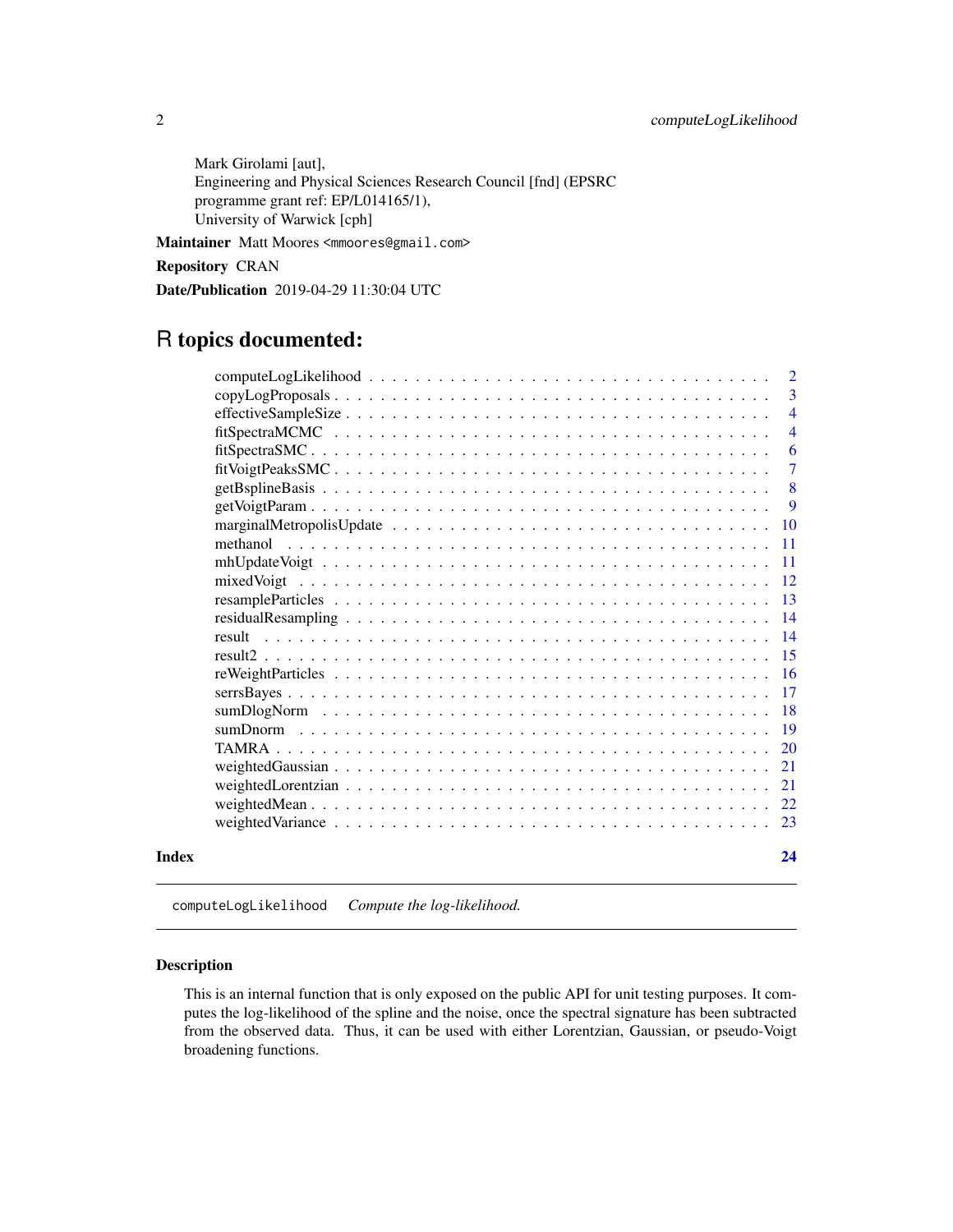### <span id="page-2-0"></span>copyLogProposals 3

### Usage

```
computeLogLikelihood(obsi, lambda, prErrNu, prErrSS, basisMx, eigVal,
 precMx, xTx, aMx, ruMx)
```
### Arguments

| obsi    | Vector of residuals after the spectral signature has been subtracted. |
|---------|-----------------------------------------------------------------------|
| lambda  | smoothing parameter of the penalised B-spline.                        |
| prErrNu | hyperparameter of the additive noise                                  |
| prErrSS | hyperparameter of the additive noise                                  |
| basisMx | Matrix of B-spline basis functions                                    |
| eigVal  | eigenvalues of the Demmler-Reinsch factorisation                      |
| precMx  | precision matrix for the spline                                       |
| xTx     | sparse matrix cross-product                                           |
| aMx     | orthoganal matrix A from the Demmler-Reinsch factorisation            |
| ruMx    | product of Ru from the Demmler-Reinsch factorisation                  |
|         |                                                                       |

#### Value

The logarithm of the likelihood.

| copyLogProposals |  | Initialise the vector of Metropolis-Hastings proposals. |  |
|------------------|--|---------------------------------------------------------|--|
|------------------|--|---------------------------------------------------------|--|

#### Description

This is an internal function that is only exposed on the public API for unit testing purposes.

#### Usage

```
copyLogProposals(nPK, T_Prop_Theta)
```
#### Arguments

| nPK          | number of Raman peaks in the spectral signature |
|--------------|-------------------------------------------------|
| T_Prop_Theta | Vector of logarithms of the MH proposals        |

#### Value

Vector of proposals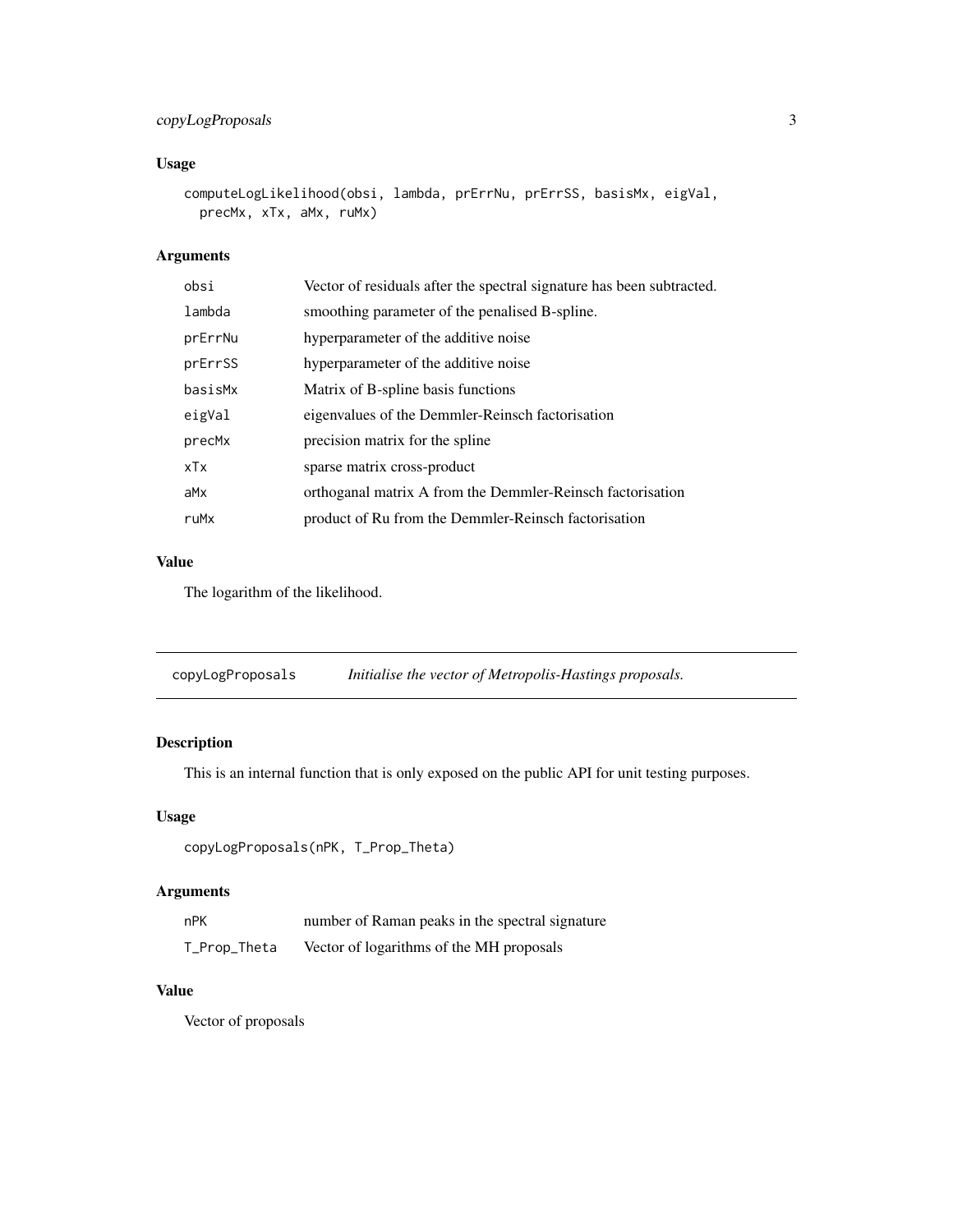<span id="page-3-0"></span>effectiveSampleSize *Compute the effective sample size (ESS) of the particles.*

#### Description

The ESS is a "rule of thumb" for assessing the degeneracy of the importance distribution:

$$
ESS = \frac{(\sum_{q=1}^{Q} w_q)^2}{\sum_{q=1}^{Q} w_q^2}
$$

#### Usage

effectiveSampleSize(log\_weights)

#### Arguments

log\_weights logarithms of the importance weights of each particle.

#### Value

the effective sample size, a scalar between 0 and Q

#### References

Liu, JS (2001) "Monte Carlo Strategies in Scientific Computing." Springer, NY, pp. 34–36.

#### Examples

```
x \leftarrow runif(100)effectiveSampleSize(log(x))
```
fitSpectraMCMC *Fit the model using Markov chain Monte Carlo.*

#### Description

Fit the model using Markov chain Monte Carlo.

#### Usage

```
fitSpectraMCMC(wl, spc, peakWL, lPriors, sd_mh, niter = 10000,
 nchains = 4)
```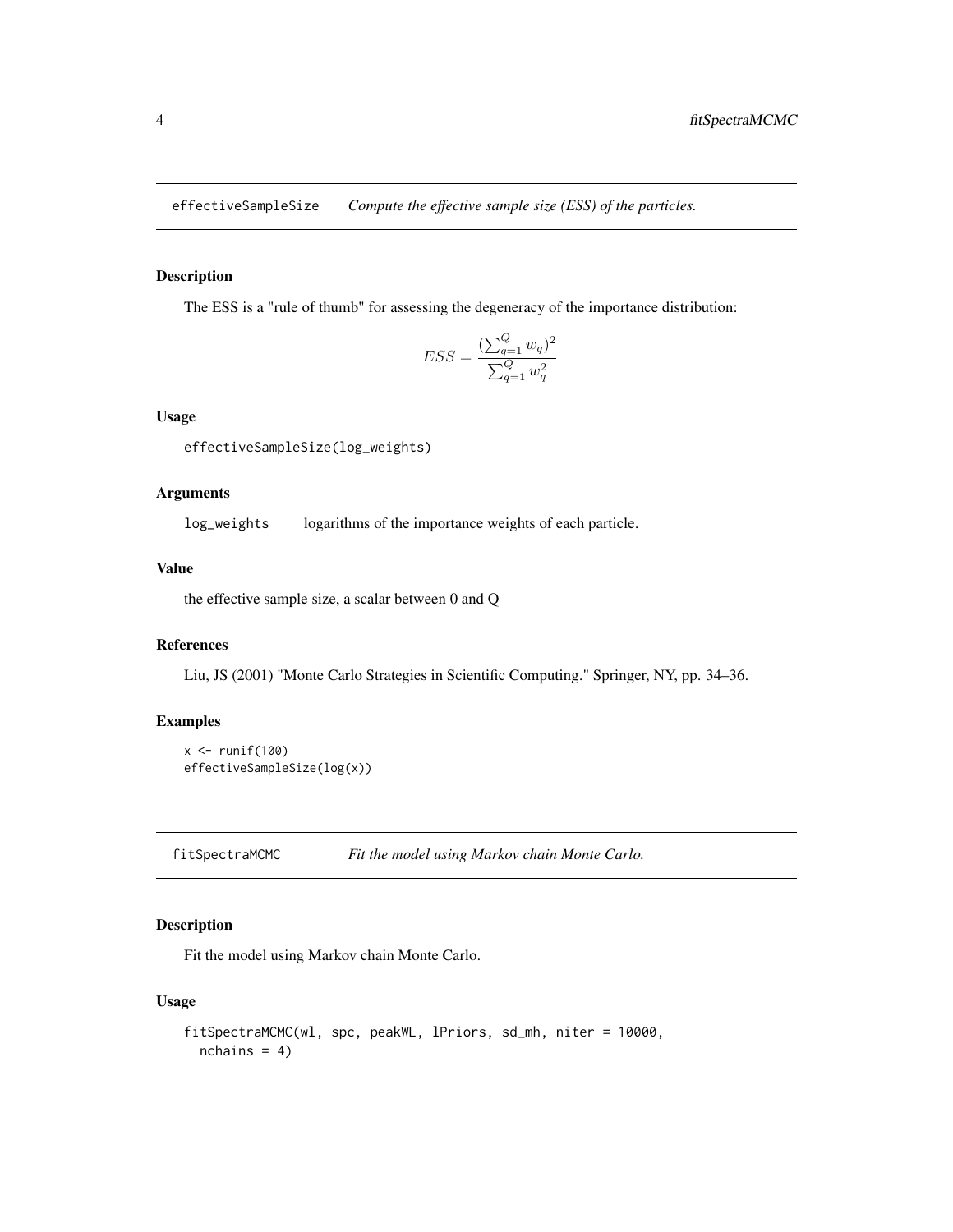#### <span id="page-4-0"></span>fitSpectraMCMC 5

#### **Arguments**

| wl             | Vector of nwl wavenumbers at which the spetra are observed.           |
|----------------|-----------------------------------------------------------------------|
| spc            | $n_y \star$ nwl Matrix of observed Raman spectra.                     |
| peakWL         | Vector of locations for each peak $(cm^{-1})$                         |
| <b>lPriors</b> | List of hyperparameters for the prior distributions.                  |
| sd_mh          | Vector of $2 \times$ npeaks bandwidths for the random walk proposals. |
| niter          | number of MCMC iterations per chain.                                  |
| nchains        | number of concurrent MCMC chains.                                     |

#### Value

a List containing MCMC samples for the model parameters:

amplitude niter  $*$  nchains  $*$  npeaks Array of amplitudes.

scale niter  $*$  nchains  $*$  npeaks Array of scale parameters.

sigma niter  $*$  nchains Matrix of standard deviations.

n\_acc The number of RWMH proposals that were accepted.

#### See Also

#### [marginalMetropolisUpdate](#page-9-1)

#### Examples

```
wavenumbers <- seq(200,600,by=10)
spectra <- matrix(nrow=1, ncol=length(wavenumbers))
peakLocations <- c(300,500)
peakAmplitude <- c(10000,4000)
peakScale <- c(10, 15)
signature <- weightedLorentzian(peakLocations, peakScale, peakAmplitude, wavenumbers)
baseline <- 1000*cos(wavenumbers/200) + 2*wavenumbers
spectra[1,] <- signature + baseline + rnorm(length(wavenumbers),0,200)
lPriors <- list(scale.mu=log(11.6) - (0.4^2)/2, scale.sd=0.4, bl.smooth=10^11, bl.knots=20,
                amp.mu=5000, amp.sd=5000, noise.sd=200, noise.nu=4)
rw_bw <- c(100, 100, 2, 2)
result <- fitSpectraMCMC(wavenumbers, spectra, peakLocations, lPriors, rw_bw, 500)
result$n_acc
```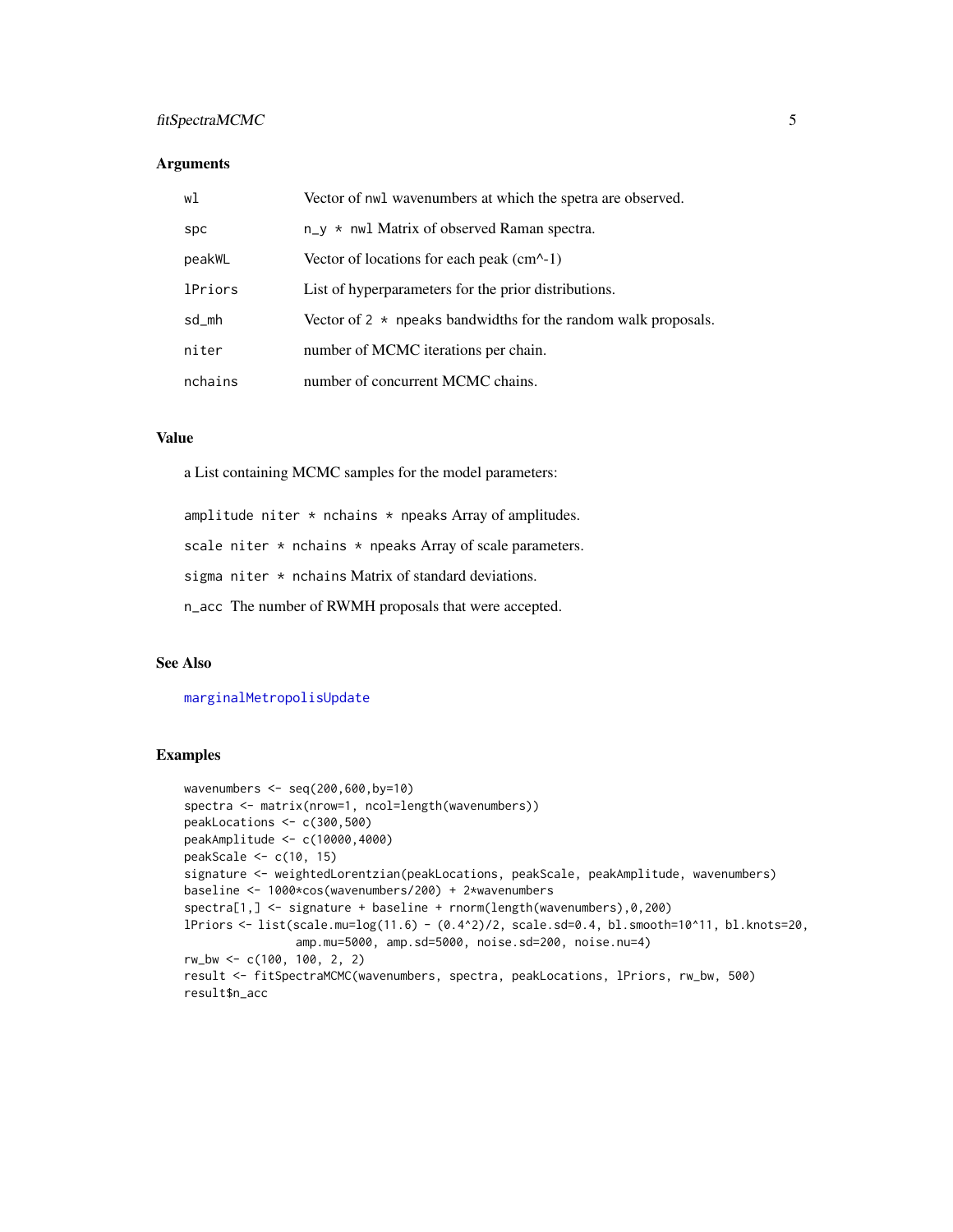<span id="page-5-0"></span>

#### Description

Fit the model using Sequential Monte Carlo (SMC).

#### Usage

```
fitSpectraSMC(wl, spc, peakWL, lPriors, conc = rep(1, nrow(spc)),
  npart = 10000, rate = 0.9, minESS = npart/2, destDir = NA)
```
#### Arguments

| wl             | Vector of nwl wavenumbers at which the spetra are observed.                             |
|----------------|-----------------------------------------------------------------------------------------|
| <b>Spc</b>     | $n_y \star$ nwl Matrix of observed Raman spectra.                                       |
| peakWL         | Vector of locations for each peak $(cm^{-1})$                                           |
| <b>lPriors</b> | List of hyperparameters for the prior distributions.                                    |
| conc           | Vector of $n_y$ nanomolar ( $n$ M) dye concentrations for each observation.             |
| npart          | number of SMC particles to use for the importance sampling distribution.                |
| rate           | the target rate of reduction in the effective sample size (ESS).                        |
| minESS         | minimum effective sample size, below which the particles are resampled.                 |
| destDir        | destination directory to save intermediate results (for long-running computa-<br>tions) |

#### Value

a List containing weighted parameter values, known as particles:

weights Vector of importance weights for each particle.

beta npart  $*$  npeaks Matrix of regression coefficients for the amplitudes.

scale npart  $*$  npeaks Matrix of scale parameters.

sigma Vector of npart standard deviations.

alpha bl.knots  $*$  n\_y  $*$  npart Array of spline coefficients for the baseline.

basis A dense nwl  $*$  bl. knots Matrix containing the values of the basis functions.

expFn npart  $*$  nwl Matrix containing the spectral signature.

ess Vector containing the effective sample size (ESS) at each SMC iteration.

logEvidence Vector containing the logarithm of the model evidence (marginal likelihood).

accept Vector containing the Metropolis-Hastings acceptance rate at each SMC iteration.

sd.mh niter \* 2npeaks Matrix of random walk MH bandwidths at each SMC iteration..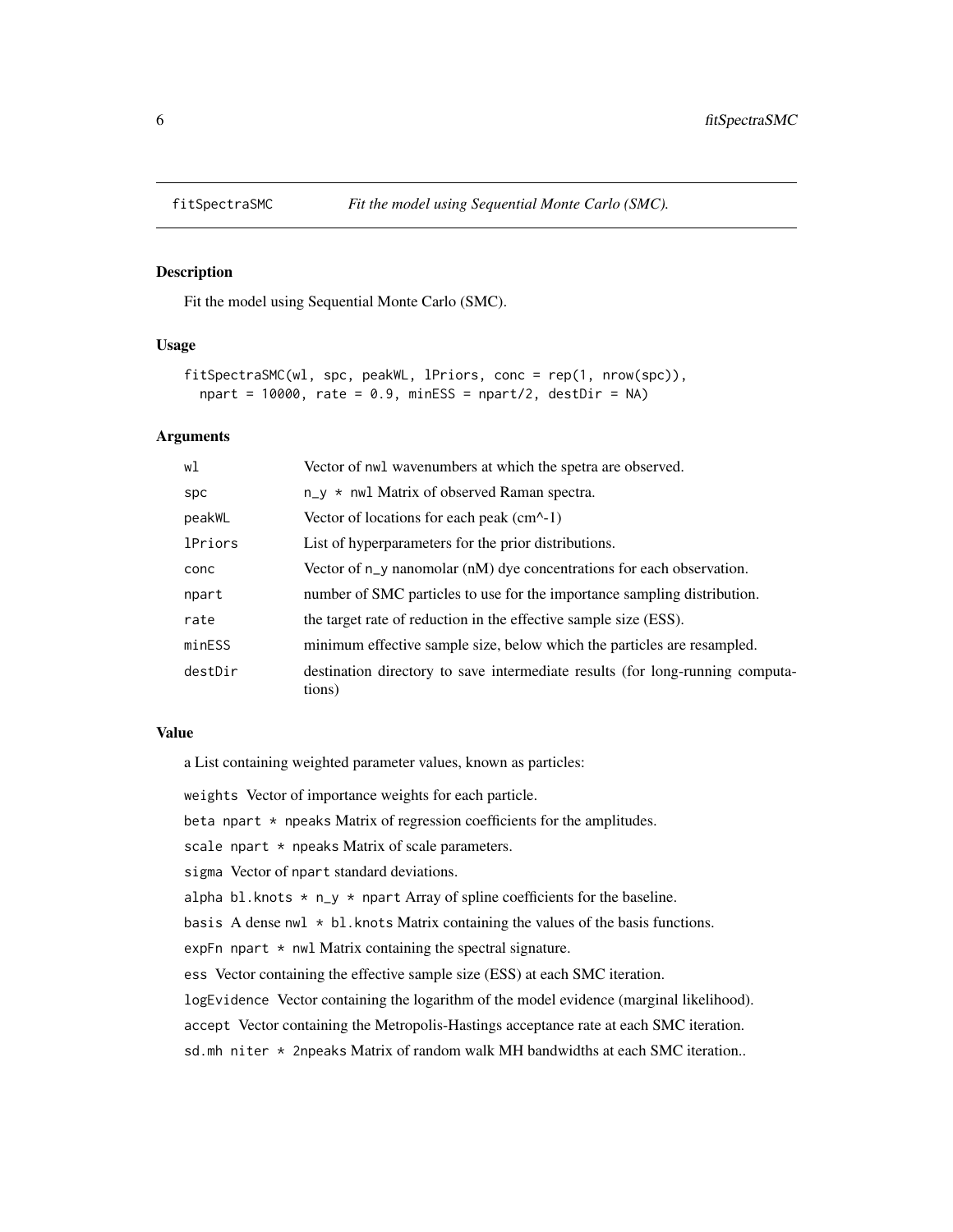#### <span id="page-6-0"></span>fitVoigtPeaksSMC 7

#### References

Chopin (2002) "A Sequential Particle Filter Method for Static Models," Biometrika 89(3): 539–551, DOI: [10.1093/biomet/89.3.539](http://dx.doi.org/10.1093/biomet/89.3.539)

#### Examples

```
wavenumbers <- seq(200,600,by=10)
spectra <- matrix(nrow=1, ncol=length(wavenumbers))
peakLocations <- c(300,500)
peakAmplitude <- c(10000,4000)
peakScale <- c(10, 15)
signature <- weightedLorentzian(peakLocations, peakScale, peakAmplitude, wavenumbers)
baseline <- 1000*cos(wavenumbers/200) + 2*wavenumbers
spectra[1,] <- signature + baseline + rnorm(length(wavenumbers),0,200)
lPriors <- list(scale.mu=log(11.6) - (0.4^2)/2, scale.sd=0.4, bl.smooth=10^11, bl.knots=20,
                beta.mu=5000, beta.sd=5000, noise.sd=200, noise.nu=4)
result <- fitSpectraSMC(wavenumbers, spectra, peakLocations, lPriors, npart=500)
```
fitVoigtPeaksSMC *Fit the model with Voigt peaks using Sequential Monte Carlo (SMC).*

#### Description

Fit the model with Voigt peaks using Sequential Monte Carlo (SMC).

#### Usage

```
fitVoigtPeaksSMC(wl, spc, lPriors, conc = rep(1, nrow(spc)),
 npart = 10000, rate = 0.9, mcAR = 0.23, mcSteps = 10,
 minESS = npart/2, destDir = NA)
```
#### Arguments

| wl             | Vector of nwl wavenumbers at which the spetra are observed.                             |
|----------------|-----------------------------------------------------------------------------------------|
| spc            | $n_y \star$ nwl Matrix of observed Raman spectra.                                       |
| <b>1Priors</b> | List of hyperparameters for the prior distributions.                                    |
| conc           | Vector of $n_y$ nanomolar $(nM)$ dye concentrations for each observation.               |
| npart          | number of SMC particles to use for the importance sampling distribution.                |
| rate           | the target rate of reduction in the effective sample size (ESS).                        |
| mcAR           | target acceptance rate for the MCMC kernel                                              |
| mcSteps        | number of iterations of the MCMC kernel                                                 |
| minESS         | minimum effective sample size, below which the particles are resampled.                 |
| destDir        | destination directory to save intermediate results (for long-running computa-<br>tions) |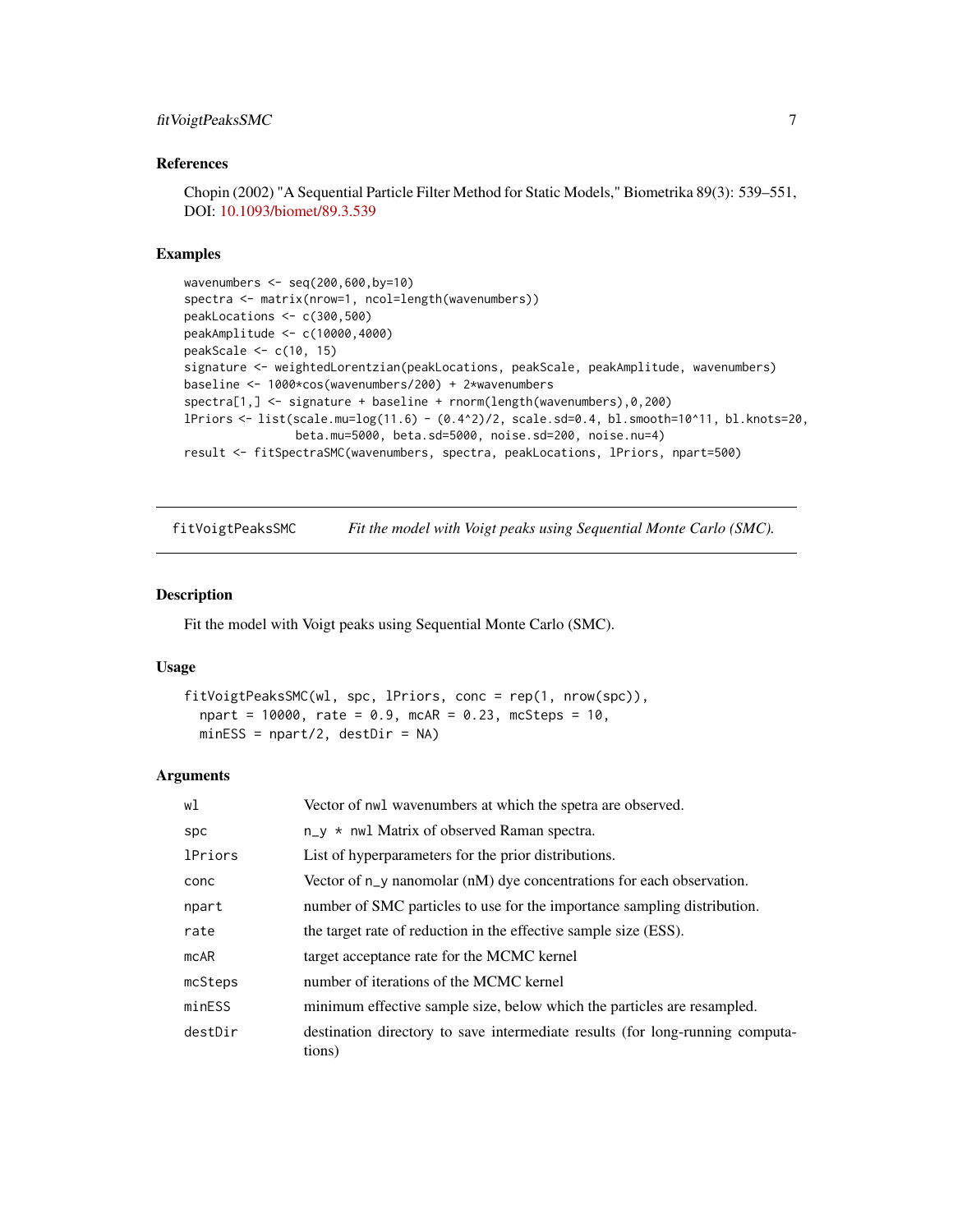#### <span id="page-7-0"></span>Examples

```
wavenumbers <- seq(200,600,by=10)
spectra <- matrix(nrow=1, ncol=length(wavenumbers))
peakLocations <- c(300,500)
peakAmplitude <- c(10000,4000)
peakScale <- c(10, 15)
signature <- weightedLorentzian(peakLocations, peakScale, peakAmplitude, wavenumbers)
baseline <- 1000*cos(wavenumbers/200) + 2*wavenumbers
spectra[1,] <- signature + baseline + rnorm(length(wavenumbers),0,200)
lPriors <- list(scaG.mu=log(11.6) - (0.4^2)/2, scaG.sd=0.4, scaL.mu=log(11.6) - (0.4^2)/2,
  scaL.sd=0.4, bl.smooth=5, bl.knots=20, loc.mu=peakLocations, loc.sd=c(5,5),
  beta.mu=c(5000,5000), beta.sd=c(5000,5000), noise.sd=200, noise.nu=4)
result <- fitVoigtPeaksSMC(wavenumbers, spectra, lPriors, npart=50, mcSteps=1)
```
getBsplineBasis *Compute cubic B-spline basis functions for the given wavenumbers.*

#### **Description**

This function computes penalised cubic B-splines using the method proposed by Eilers & Marx (1996). The spline coefficients can be computed efficiently using sparse matrix algebra, as described in Sect. 2.3.3 of Green & Silverman (1994) and Appendix B of Ruppert, Wand & Carroll (2003).

#### Usage

getBsplineBasis(V, n.b, pen, prec = 1e-08)

#### Arguments

| V    | a vector of wavenumbers, $\Delta \tilde{\nu}$ . |  |
|------|-------------------------------------------------|--|
| n.b  | the number of basis functions to use.           |  |
| pen  | the smoothing penalty hyperparameter.           |  |
| prec | a constant scale factor.                        |  |

#### Value

a list containing:

basis A dense nwl by n.b matrix containing the values of the basis functions.

precision A sparse n.b by n.b dsCMatrix, the inverse of the prior covariance.

distance The distance between each knot  $(cm^{-1}).$ 

knots The knot locations.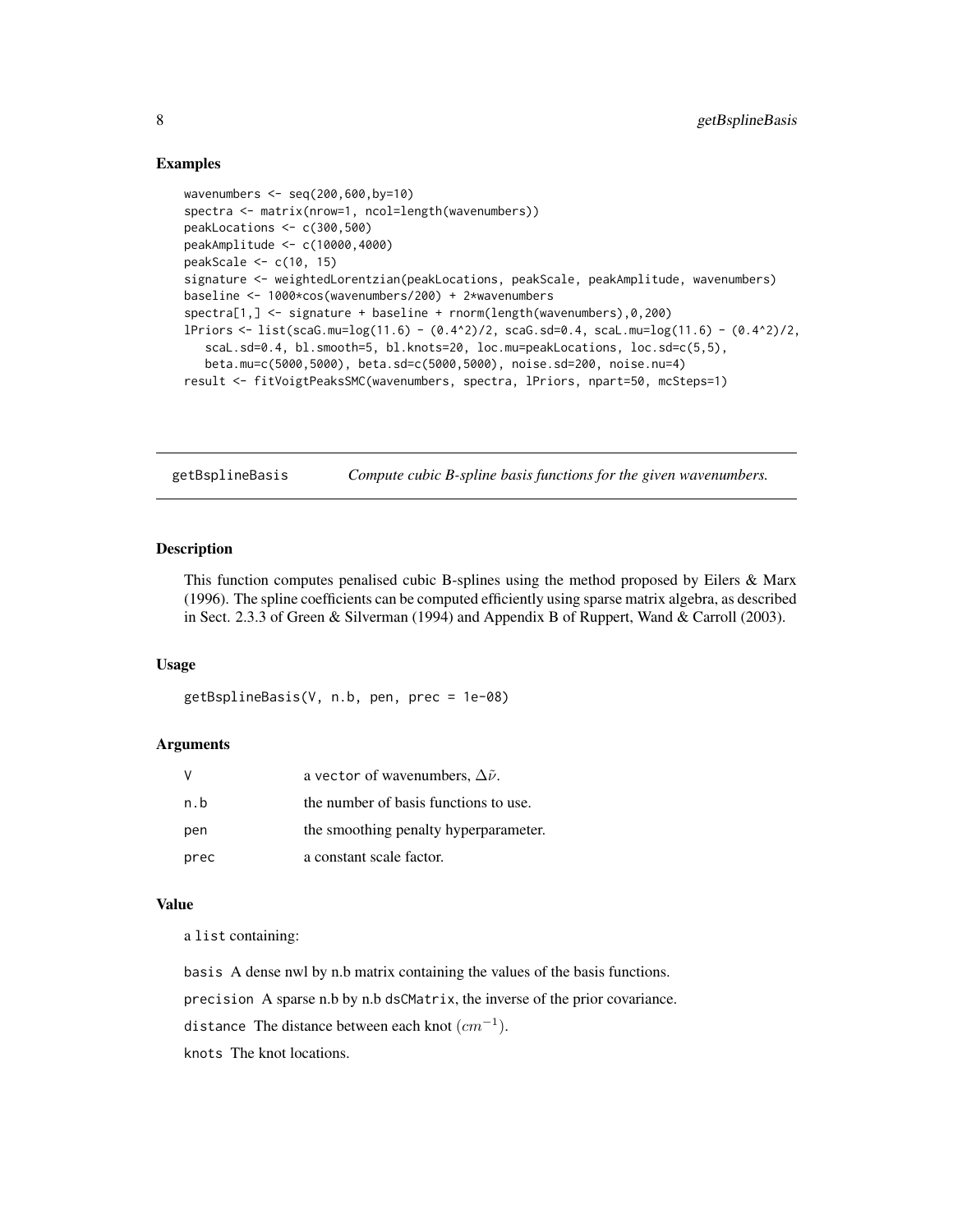#### <span id="page-8-0"></span>getVoigtParam 9

#### References

Eilers, PHC & Marx, BD (1996) "Flexible smoothing with B-splines and penalties," Statist. Sci. 11(2): 89–121, DOI: [10.1214/ss/1038425655](http://dx.doi.org/10.1214/ss/1038425655)

Green, PJ & Silverman, BW (1994) "Nonparametric Regression and Generalized Linear Models: a roughness penalty approach" Chapman & Hall, Boca Raton, FL, pp. 11–21.

Ruppert, D; Wand, MP & Carroll, RJ (2003) "Semiparametric Regression" CUP, Cambridge, UK, pp. 336–340.

#### See Also

[sparseMatrix](#page-0-0)

getVoigtParam *Compute the pseudo-Voigt mixing ratio for each peak.*

#### Description

Calculates the mixing parameter  $\eta_j$  from the scales of the Gaussian/Lorentzian components.

#### Usage

```
getVoigtParam(scale_G, scale_L)
```
#### Arguments

| scale_G | Vector of standard deviations $\sigma_j$ of the Gaussian components. |
|---------|----------------------------------------------------------------------|
| scale_L | Vector of scale parameters $\phi_i$ of the Lorentzian components.    |

#### Details

First, calculate a polynomial average of the scale parameters according to the approximation of Thompson et al. (1987):

$$
f_{G,L} = (\sigma_j^5 + 2.69\sigma_j^4\phi_j + 2.42\sigma_j^3\phi_j^2 + 4.47\sigma_j^2\phi_j^3 + 0.07\sigma_j\phi_j^4 + \phi_j^5)^{1/5}
$$

Then the Voigt mixing parameter  $\eta_j$  is defined as:

$$
\eta_j = 1.36 \frac{\phi_j}{f_{G,L}} - 0.47 (\frac{\phi_j}{f_{G,L}})^2 + 0.11 (\frac{\phi_j}{f_{G,L}})^3
$$

#### Value

The Voigt mixing weights for each peak, between 0 (Gaussian) and 1 (Lorentzian).

#### References

Thompson, Cox & Hastings (1987) "Rietveld refinement of Debye–Scherrer synchrotron X-ray data from  $Al_2O_3$ ," J. Appl. Crystallogr. 20(2): 79–83, DOI: [10.1107/S0021889887087090](https://doi.org/10.1107/S0021889887087090)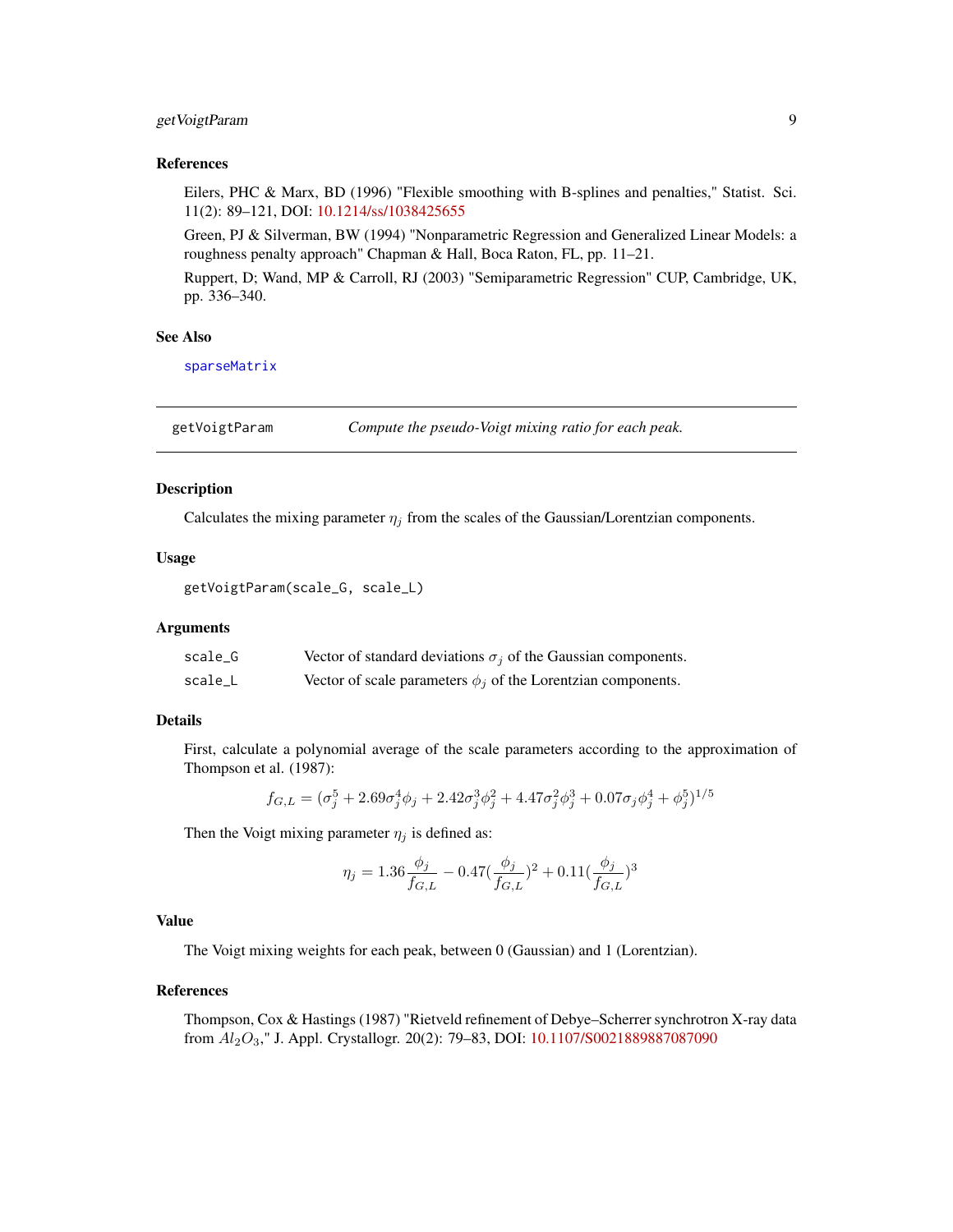```
marginalMetropolisUpdate
```
*Update all of the parameters using a single Metropolis-Hastings step.*

#### Description

Updates all of the parameters using a single Metropolis-Hastings step, such that the baseline cancels out in the MH ratio, using the marginalisation identity of Chib (1995). If npart > 1, then multiple MCMC chains will be executed independently in parallel using OpenMP. This means that all functions used for the proposal distributions and to evaluate the MH ratio need to be thread-safe. Specifically, no calls to  $R:$ : rnorm,  $R:$ : dnorm, nor their Rcpp equivalents, can be made from within the parallel portion of the code.

#### Usage

```
marginalMetropolisUpdate(spectra, n, conc, wavelengths, peakWL, betaMx,
  scaleMx, sigma, expMx, baselines, sd_mh, priors)
```
#### Arguments

| spectra     | n_y * nwl Matrix of observed Raman spectra.                                                    |
|-------------|------------------------------------------------------------------------------------------------|
| n           | number of observations to use in calculating the likelihood                                    |
| conc        | Vector of n nanomolar (nM) dye concentrations                                                  |
| wavelengths | Vector of nwl wavenumbers at which the spetra are observed.                                    |
| peakWL      | Vector of locations for each peak $(cm^{-1})$                                                  |
| betaMx      | npeaks $\star$ npart Matrix of regression coefficients to update.                              |
| scaleMx     | npeaks * npart Matrix of scale parameters to update.                                           |
| sigma       | Vector of npart standard deviations to update.                                                 |
| expMx       | $\text{nu1} \star \text{npart Matrix of expectations of the Lorentzian or Gaussian function.}$ |
| baselines   | nKnots $*$ n_y $*$ npart Array of smoothing splines.                                           |
| sd_mh       | Vector of $2 \times$ npeaks bandwidths for the random walk proposals.                          |
| priors      | List of hyperparameters for the prior distributions.                                           |

#### Value

The number of RWMH proposals that were accepted.

#### References

Chib (1995) "Marginal Likelihood from the Gibbs Output," JASA 90(432): 1313–1321, DOI: [10.1080/01621459.1995.10476635](http://dx.doi.org/10.1080/01621459.1995.10476635)

Rosenthal (2000) "Parallel computing and Monte Carlo algorithms" Far East J. Theor. Stat. 4(2): 207–236, URL: <http://www.pphmj.com/abstract/1961.htm>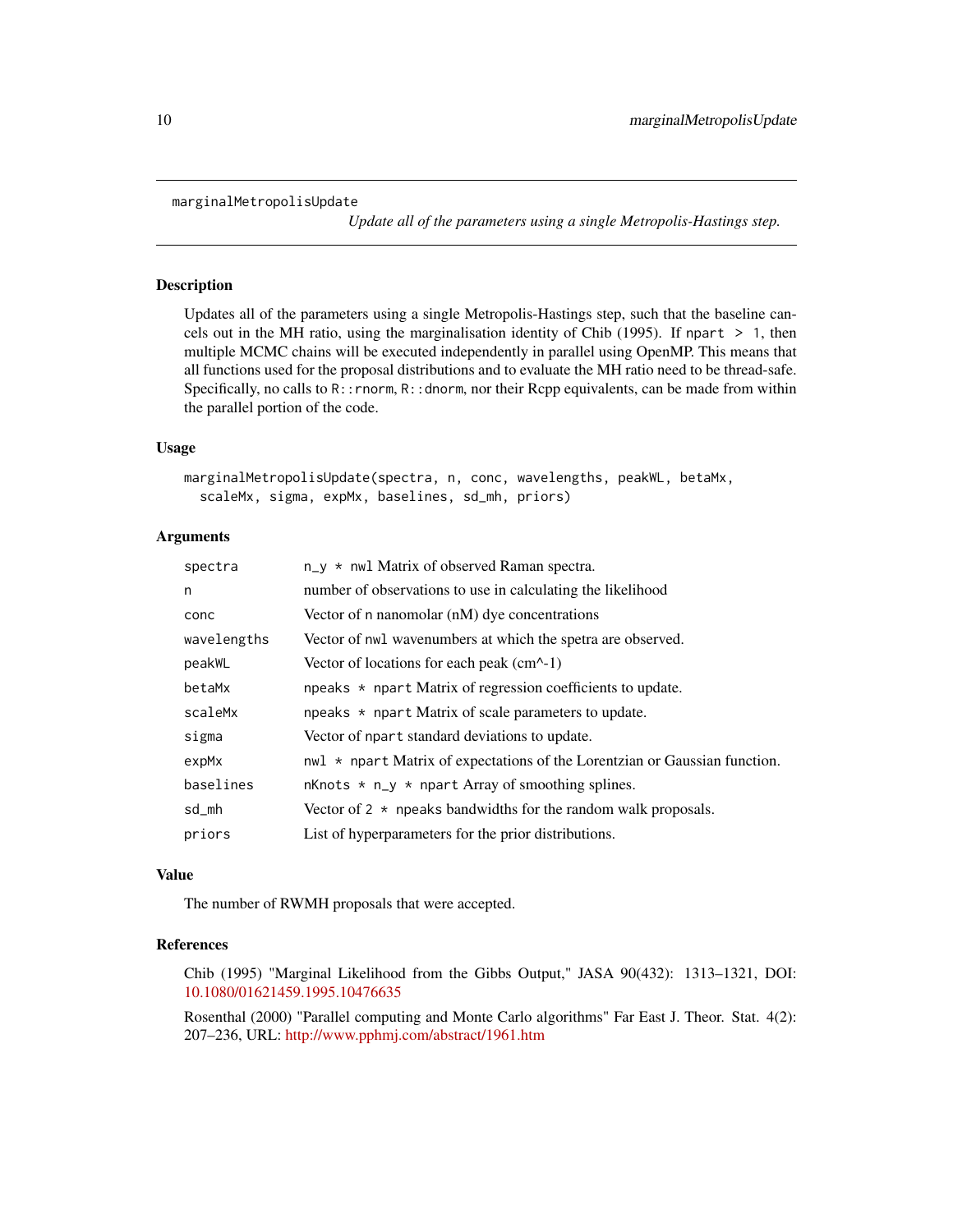<span id="page-10-0"></span>

#### Description

Raman spectrum of methanol (CH3OH)

#### Usage

methanol

#### Format

A list containing 2 variables:

wavenumbers a numeric Vector of 331 wavenumbers (cm^-1)

wavenumbers  $a 1 \times 331$  Matrix of intensity values (a.u.)

| mhUpdateVoigt |           | Update the parameters of the Voigt peaks using marginal Metropolis- |
|---------------|-----------|---------------------------------------------------------------------|
|               | Hastings. |                                                                     |

#### Description

Updates all of the parameters (location, amplitude, std. dev., and scale) using a single Metropolis-Hastings step, such that the baseline cancels out in the MH ratio, using the marginalisation identity of Chib (1995). Note: if npart > 1, then multiple MCMC chains will be executed independently in parallel using OpenMP. This means that all functions used for the proposal distributions and to evaluate the MH ratio need to be thread-safe. Specifically, no calls to R::rnorm, R::dnorm, nor their Rcpp equivalents, can be made from within the parallel portion of the code.

#### Usage

```
mhUpdateVoigt(spectra, n, kappa, conc, wavenum, thetaMx, logThetaMx,
 mhChol, priors)
```
#### Arguments

| spectra | $n_y \star$ nwl Matrix of observed Raman spectra.              |
|---------|----------------------------------------------------------------|
| n       | number of observations to use in calculating the likelihood.   |
| kappa   | likelihood tempering parameter.                                |
| conc    | Vector of $n_y$ nanomolar (nM) dye concentrations              |
| wavenum | Vector of nwl wavenumbers at which the spetra are observed.    |
| thetaMx | (4+npeaks*4) x npart Matrix of parameter values for each peak. |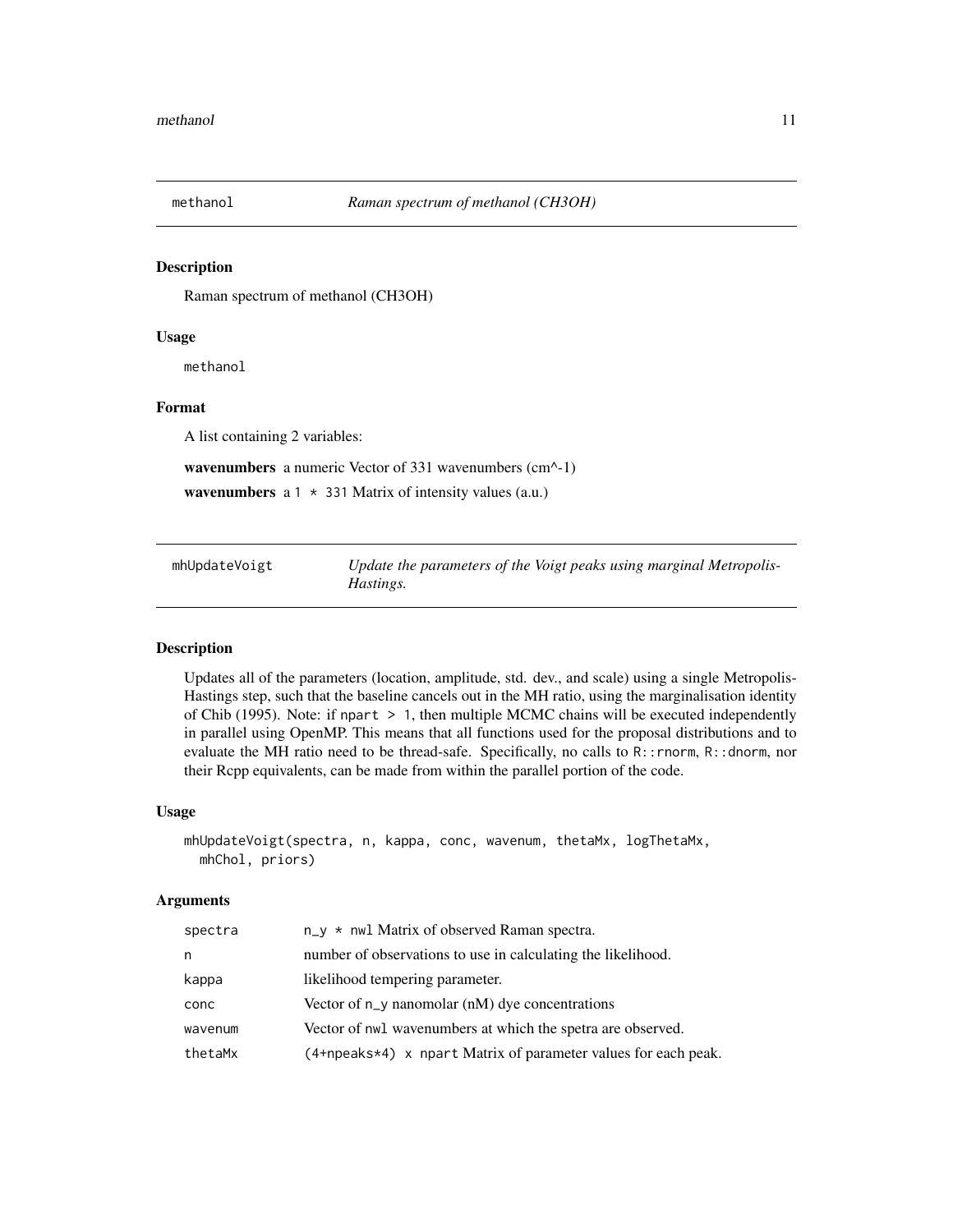<span id="page-11-0"></span>12 mixedVoigt

| logThetaMx | $(4+$ npeaks*4) x npart Matrix of logarithms of the parameters.                                    |
|------------|----------------------------------------------------------------------------------------------------|
| mhChol     | lower-triangular Cholesky factorisation of the covariance matrix for the random<br>walk proposals. |
| priors     | List of hyperparameters for the prior distributions.                                               |

#### Value

The number of RWMH proposals that were accepted.

#### References

Chib (1995) "Marginal Likelihood from the Gibbs Output," JASA 90(432): 1313–1321, DOI: [10.1080/01621459.1995.10476635](http://dx.doi.org/10.1080/01621459.1995.10476635)

Rosenthal (2000) "Parallel computing and Monte Carlo algorithms" Far East J. Theor. Stat. 4(2): 207–236, URL: <http://www.pphmj.com/abstract/1961.htm>

mixedVoigt *Compute the spectral signature using Voigt peaks.*

#### Description

Calculates the value of the pseudo-Voigt broadening function at the given wavenumbers, given the parameters of the peaks. This function is thread-safe.

#### Usage

```
mixedVoigt(location, scale_G, scale_L, amplitude, wavenum)
```
#### Arguments

| location  | Vector of location parameters of the peaks $(cm^{-1})$               |
|-----------|----------------------------------------------------------------------|
| scale_G   | Vector of standard deviations $\sigma_i$ of the Gaussian components. |
| scale_L   | Vector of scale parameters $\phi_i$ of the Lorentzian components.    |
| amplitude | Vector of amplitudes of the peaks (a.u.)                             |
| wavenum   | Vector of wavenumbers at which to compute the function.              |

#### Value

The value of the pseudo-Voigt function at the given wavenumbers.

#### References

Thompson, Cox & Hastings (1987) "Rietveld refinement of Debye–Scherrer synchrotron X-ray data from  $Al_2O_3$ ," J. Appl. Crystallogr. 20(2): 79-83, DOI: [10.1107/S0021889887087090](https://doi.org/10.1107/S0021889887087090)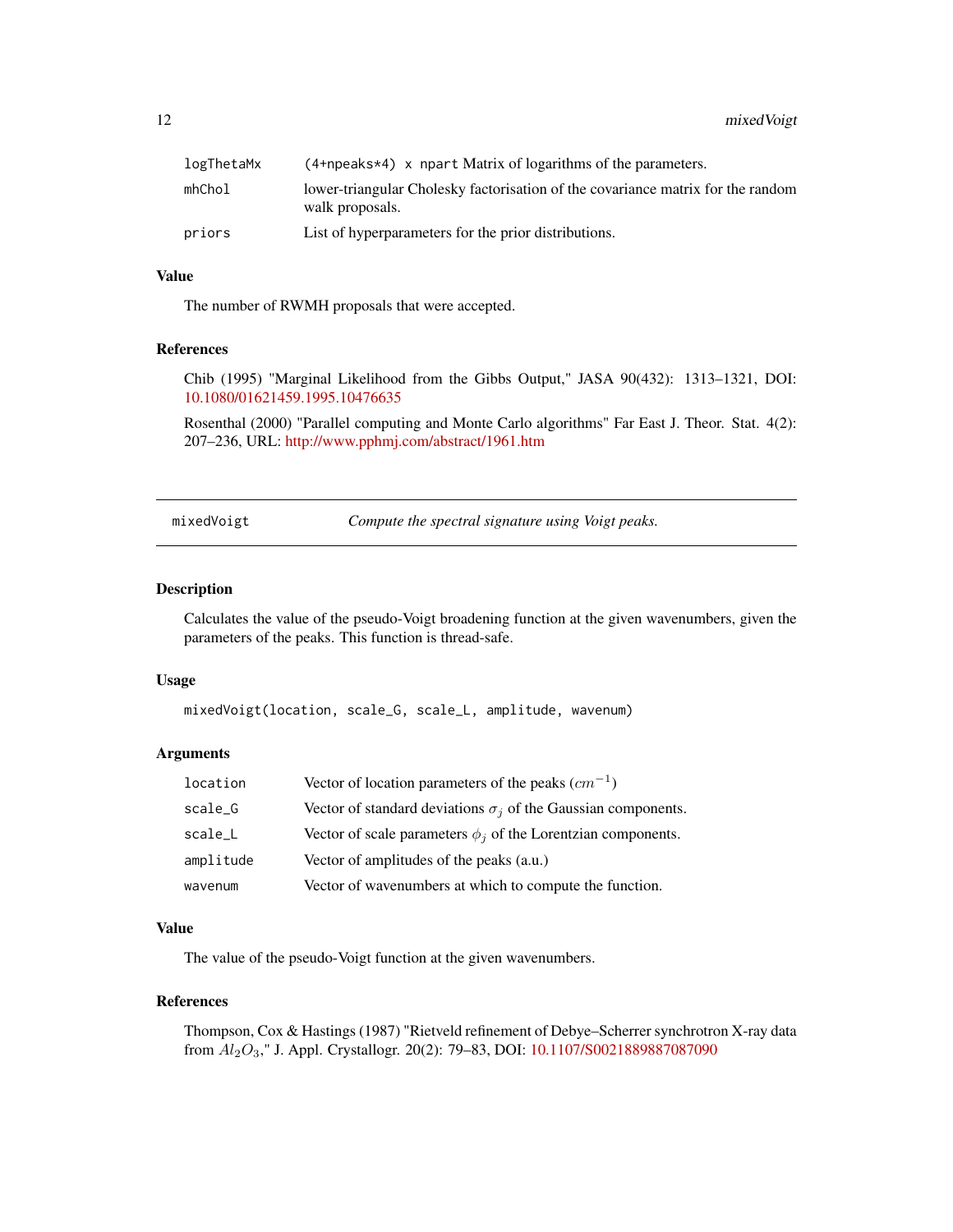#### <span id="page-12-0"></span>resampleParticles 13

#### Examples

```
Cal_V \leftarrow seq(300, 400, by=5)loc <- c(320,350,375)
scG \leq c(10, 5, 1)scl \leftarrow c(3, 20, 7)amp <- c(100,500,200)
mixedVoigt(loc,scG,scL,amp,Cal_V)
```

| resampleParticles | Resample in place to avoid expensive copying of data structures, using |
|-------------------|------------------------------------------------------------------------|
|                   | a permutation of the ancestry vector.                                  |

#### Description

Resample in place to avoid expensive copying of data structures, using a permutation of the ancestry vector.

### Usage

```
resampleParticles(log_weights, ampMx, scaleMx, peaks, baselines, n_y, nwl)
```
#### Arguments

| log_weights | logarithms of the importance weights of each particle                    |
|-------------|--------------------------------------------------------------------------|
| ampMx       | npeaks x npart Matrix of amplitudes for each particle.                   |
| scaleMx     | npeaks x npart Matrix of scale parameters for each particle.             |
| peaks       | nwl x npart Matrix containing the expectation of the Lorentzian mixture. |
| baselines   | nwl x n_y x npart Array of smoothing splines.                            |
| $n_y$       | number of observations                                                   |
| nwl         | number of wavenumbers                                                    |

#### Value

Vector of indices to the parents of the resampled particles.

#### References

Murray, L.M., Lee, A. & Jacob, P.E. (2015) "Parallel resampling in the particle filter" [arXiv:1301.4019v3](http://arxiv.org/abs/1301.4019)

#### See Also

[residualResampling](#page-13-1)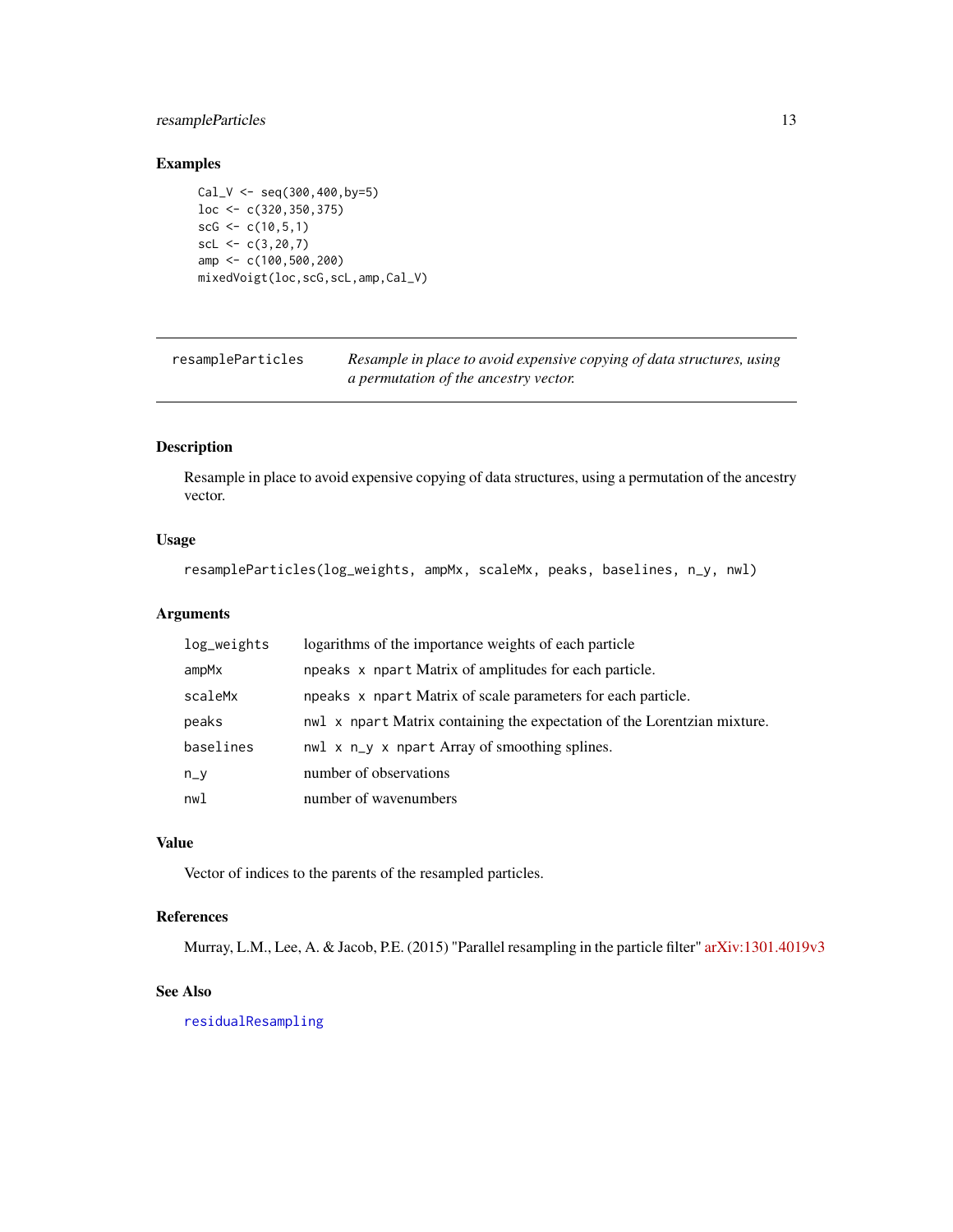<span id="page-13-1"></span><span id="page-13-0"></span>

#### Description

Compute an ancestry vector for residual resampling of the SMC particles.

#### Usage

```
residualResampling(log_wt)
```
#### Arguments

log\_wt logarithms of the importance weights of each particle.

#### Value

Vector of indices to the particles that will be propagated forward to the next generation (i.e. the parents)

#### References

Liu & Chen (1998) "Sequential Monte Carlo methods for dynamic systems," JASA 93(443): 1032- 1044, DOI: [10.1080/01621459.1998.10473765](http://dx.doi.org/10.1080/01621459.1998.10473765)

Douc, Cappe & Moulines (2005) "Comparison of resampling schemes for particle filtering" In Proc. 4th IEEE Int. Symp. ISPA, pp. 64-69, DOI: [10.1109/ISPA.2005.195385](http://dx.doi.org/10.1109/ISPA.2005.195385)

result *SMC particles for TAMRA+DNA (T20)*

#### Description

Posterior distribution for pseudo-Voigt parameters, obtained by running 'fitVoigtPeaksSMC' on a spectrum from Gracie et al. (Anal. Chem., 2016). 1000 SMC particles with 32 peaks. For details, see the vignette.

#### Usage

result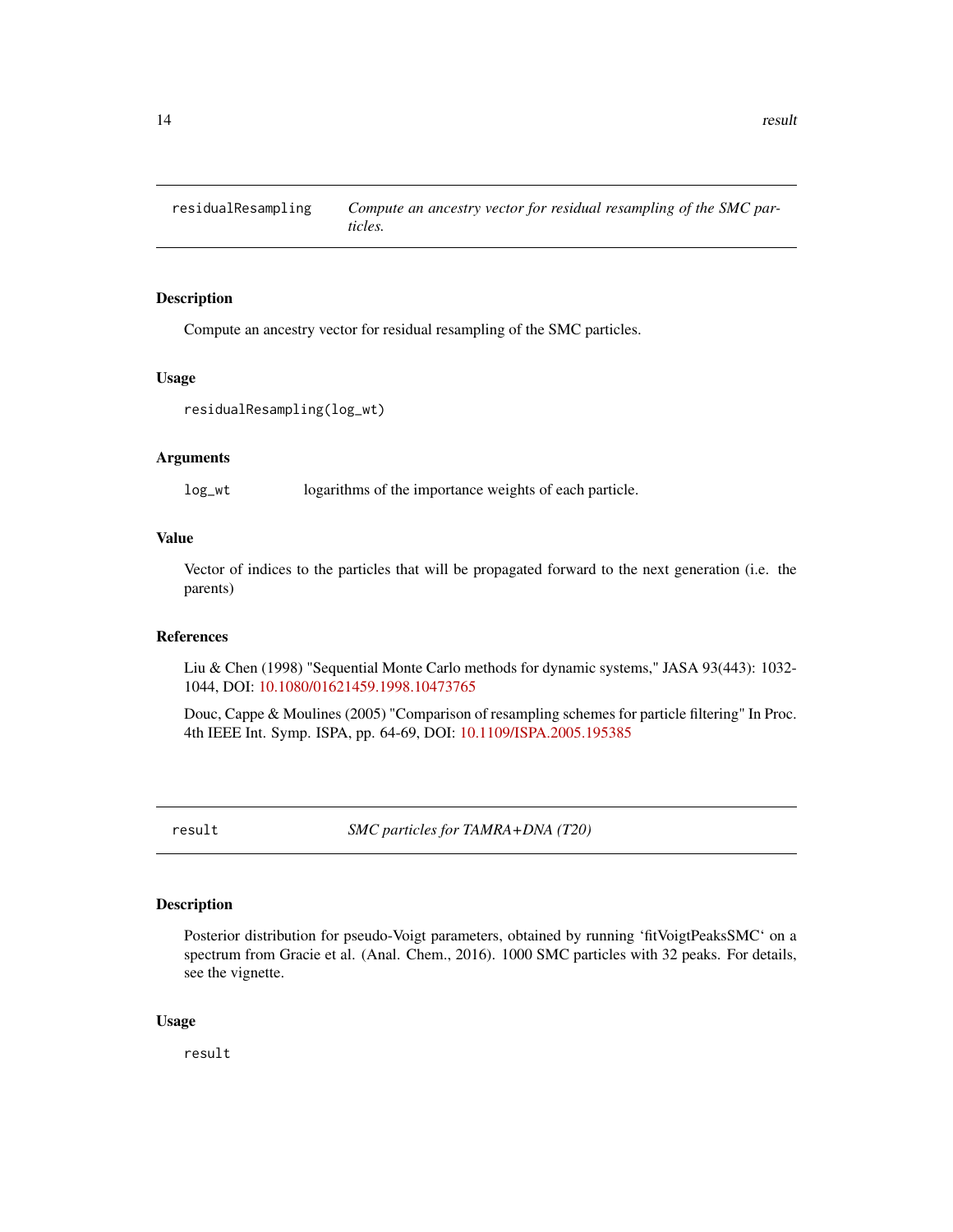#### <span id="page-14-0"></span>result2 15

#### Format

A list containing 15 variables:

weights normalised importance weights for each particle

location location parameters of 32 peaks

beta amplitudes of 32 peaks

scale\_G scale of the Gaussian (RBF) broadening

scale\_L scale of the Lorentzian (Cauchy) broadening

sigma standard deviation of the additive white noise

lambda smoothing parameter of the cubic B-splines

priors List of informative priors

ess history of the effective sample size

kappa history of the likelihood tempering

accept history of Metropolis-Hastings acceptance rates

mhSteps history of Metropolis-Hastings steps

times history of times for each SMC iteration

time computation time taken by the SMC algorithm

result2 *SMC particles for methanol (CH3OH)*

#### Description

Posterior distribution for pseudo-Voigt parameters, obtained by running 'fitVoigtPeaksSMC' on a Raman spectrum of methanol with 4 peaks. For details, refer to the vignette.

#### Usage

result2

#### Format

A list containing 15 variables.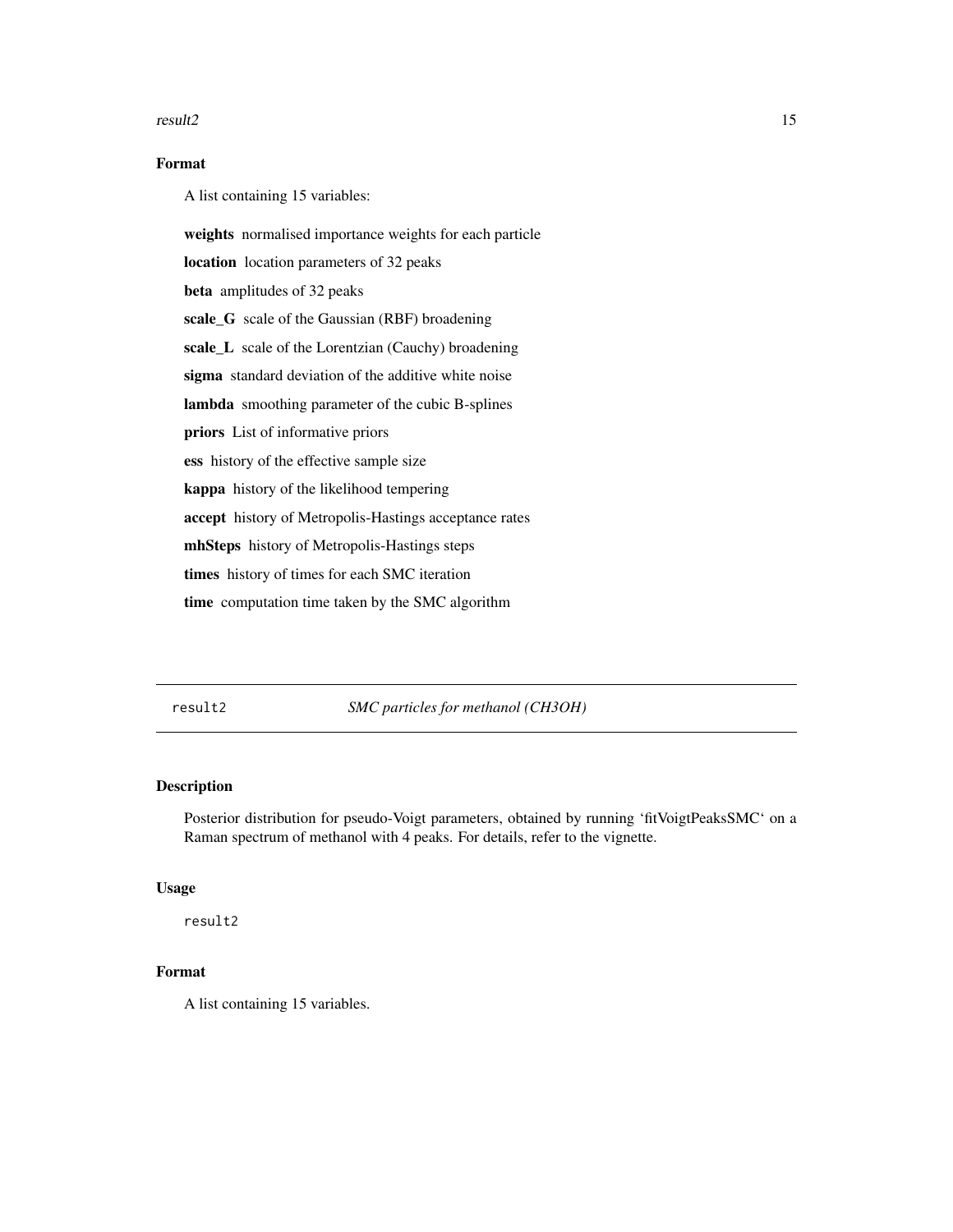<span id="page-15-0"></span>reWeightParticles *Update the importance weights of each particle.*

#### Description

Update the importance weights of each particle.

#### Usage

```
reWeightParticles(spectra, peaks, baselines, i, start, sigma, old_weights,
  alpha, idx)
```
#### Arguments

| spectra     | $n_y \star$ nwl Matrix of observed Raman spectra.                                               |
|-------------|-------------------------------------------------------------------------------------------------|
| peaks       | $\text{nu1} \star \text{npart Matrix containing the spectral signatures for each observation.}$ |
| baselines   | $nw1 \times np$ art Matrix containing the current values of the baselines.                      |
| i           | index of the current observation to use in calculating the likelihood                           |
| start       | index of the next wavelength to use in calculating the likelihood, permuted by<br>idx           |
| sigma       | Vector of npart standard deviations for each particle.                                          |
| old_weights | logarithms of the importance weights of each particle.                                          |
| alpha       | the target learning rate for the reduction in effective sample size (ESS).                      |
| idx         | permutation of the indices of the wavelengths.                                                  |

#### Value

a List containing:

ess The effective sample size, after reweighting.

weights Vector of updated importance weights.

index index of the last wavelength used.

evidence SMC estimate of the logarithm of the model evidence.

#### References

Pitt, dos Santos Silva, Giordani & Kohn (2012) "On some properties of Markov chain Monte Carlo simulation methods based on the particle filter" J. Econometrics 171(2): 134–151, DOI: [10.1016/j.jeconom.2012.06.004](http://dx.doi.org/10.1016/j.jeconom.2012.06.004)

Zhou, Johansen & Aston (2015) "Towards Automatic Model Comparison: An Adaptive Sequential Monte Carlo Approach" [arXiv:1303.3123](http://arxiv.org/abs/1303.3123) [stat.ME]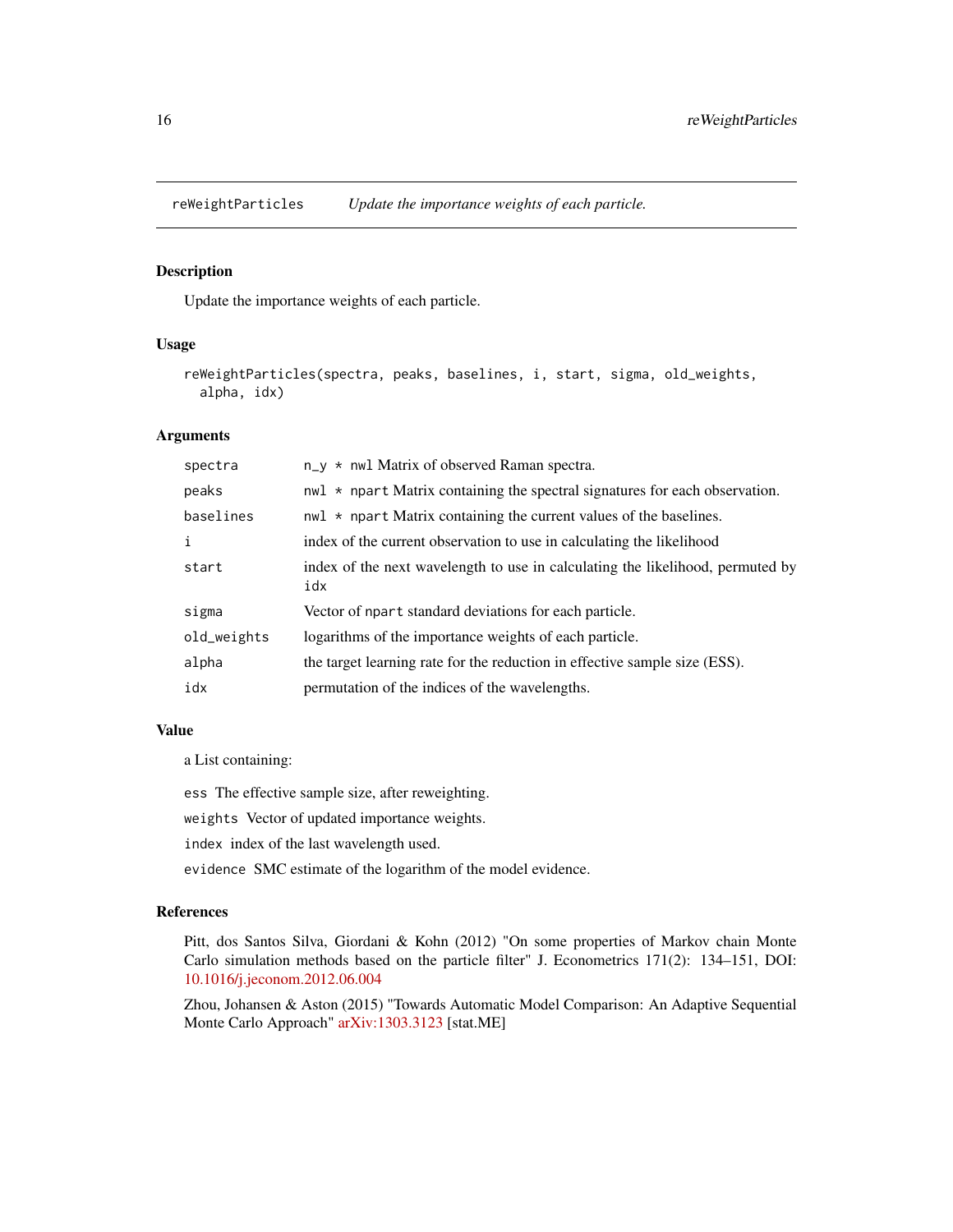<span id="page-16-0"></span>

#### **Description**

This R package implements sequential Monte Carlo (SMC) algorithms for fitting a generalised additive mixed model (GAMM) to Raman spectra. These multivariate observations are highly collinear and lend themselves to a reduced-rank representation. The GAMM separates the hyperspectral signal into three components: a sequence of Lorentzian or Gaussian peaks; a smoothly-varying baseline; and zero-mean, additive white noise. The parameters of each component of the model are estimated iteratively using SMC. The posterior distributions of the parameters given the observed spectra are represented as a population of weighted particles.

#### Details

Raman spectroscopy can be used to identify molecules by the characteristic scattering of light from a laser. The pattern of peaks in a Raman spectrum corresponds to the vibrational modes of the molecule. The shift in wavenumber of the photons is proportional to the change in energy state, which is reflected in the locations of the peaks. Surface-enhanced Raman scattering (SERS) is a technique that amplifies the Raman signal using metallic substrates, such as nanoparticles. The laser can also be tuned to the resonant frequency of the molecule, which is known as surface-enhanced resonance Raman scattering (SERRS). Under controlled experimental conditions, the amplitudes of the peaks are linearly related to the concentration of the molecule, from the limit of detection (LOD) up to monolayer coverage of the nanoparticle surface.

The GAMM represents the peaks and baseline as continuous functions. The background fluorescence is modelled using a penalised cubic spline, while the peaks are an additive mixture of squared exponential (Gaussian) or Lorentzian (Cauchy) kernels:

$$
Y = \sum_{m=1}^{M} \alpha_{i,m} B_m(\nu_j) + \sum_{p=1}^{P} s(\nu_j | l_p, A_p, \phi_p) + \epsilon_{i,j}
$$

where Y is a matrix of hyperspectral observations  $y_{i,j}$  that have been discretised at wavenumbers  $\nu_j$ ;  $B_m$  are the M spline basis functions with coefficients  $\alpha_{i,m}$ ;  $s(\nu_j | l_p, A_p, \phi_p)$  are the radial basis functions for each peak, with location  $l_p$ , amplitude  $A_p$ , and scale  $\phi_p$  parameters.  $\epsilon_{i,j}$  is assumed to be zero mean, additive white noise with constant variance  $\sigma^2$ .

This model-based approach accounts for differences in resolution and experimental conditions, enabling comparison and alignment of heterogeneous spectra. The relationship between concentration and peak intensity can be quantified by fitting a Bayesian functional regression:

$$
A_p = c_i \beta_p
$$

where  $c_i$  is the nanomolar (nM) concentration of the molecule in the *i*th spectrum,  $c_{LOD} < c_i \leq$  $c_{MLC}$ . The regression model produces highest posterior density (HPD) intervals for the limit of detection of each peak. A consistent, unbiased estimate of the model evidence (also known as the marginal likelihood) is also computed. This can be used to evaluate whether Gaussian or Lorentzian peaks are a better fit to the data.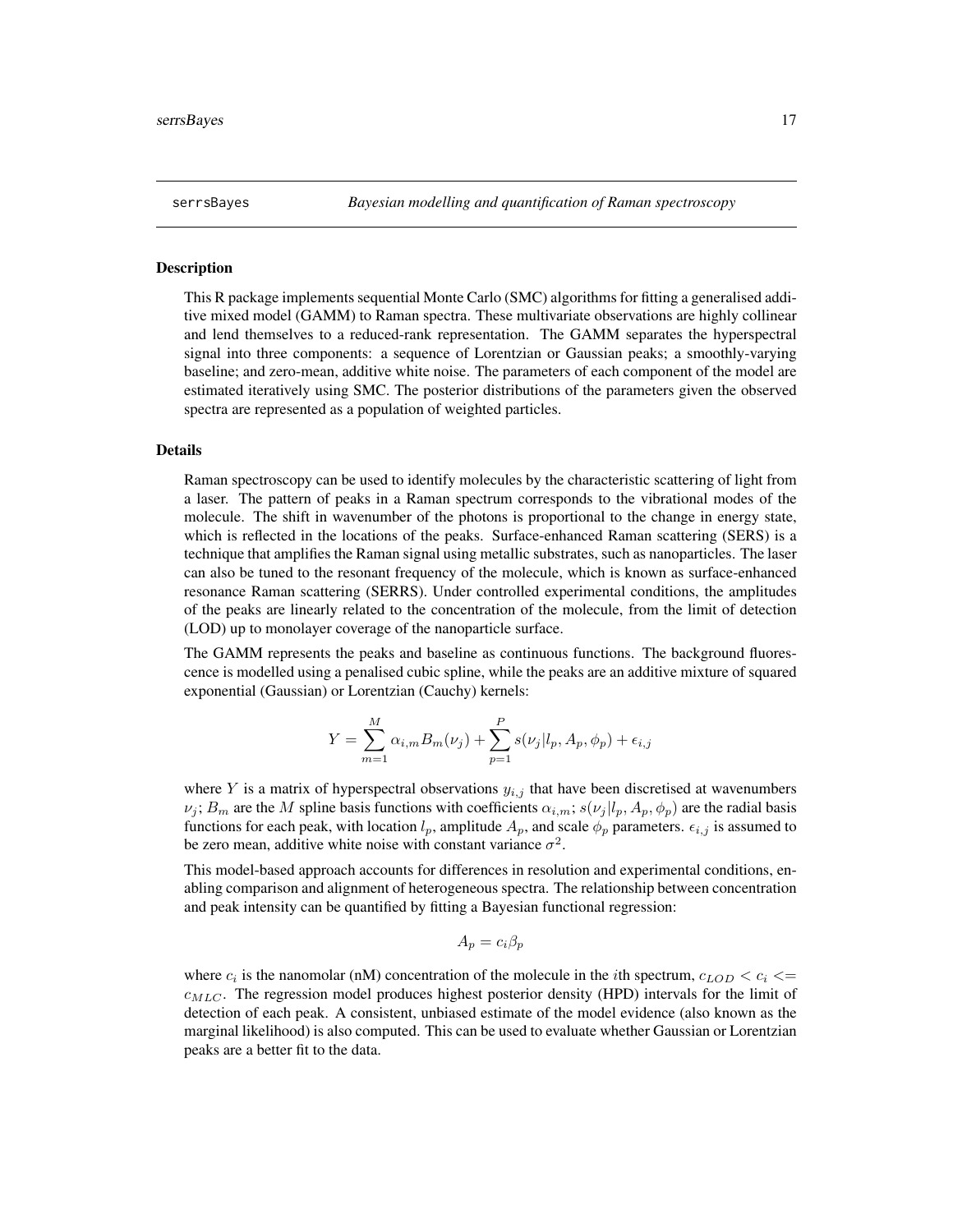#### <span id="page-17-0"></span>Author(s)

M. T. Moores, J. Carson & M. Girolami

Maintainer: Matt Moores <M.T.Moores@warwick.ac.uk>

#### References

Moores, Gracie, Carson, Faulds, Graham & Girolami "Bayesian modelling and quantification of Raman spectroscopy," [arXiv preprint](http://arxiv.org/find/stat/1/au:+Moores_M/0/1/0/all/0/1)

#### Examples

```
# simulate some data with known parameter values
wavenumbers <- seq(700,1400,by=2)
spectra <- matrix(nrow=1, ncol=length(wavenumbers))
peakLocations <- c(840, 960, 1140, 1220, 1290)
peakAmplitude <- c(11500, 2500, 4000, 3000, 2500)
peakScale <- c(10, 15, 20, 10, 12)
signature <- weightedLorentzian(peakLocations, peakScale, peakAmplitude, wavenumbers)
baseline <- 1000*cos(wavenumbers/200) + 2*wavenumbers
spectra[1,] <- signature + baseline + rnorm(length(wavenumbers),0,200)
plot(wavenumbers, spectra[1,], type='l', xlab="Raman offset", ylab="intensity")
lines(wavenumbers, baseline, col=2, lty=4)
lines(wavenumbers, baseline + signature, col=4, lty=2)
# fit the model using SMC
lPriors <- list(scale.mu=log(11.6) - (0.4^2)/2, scale.sd=0.4, bl.smooth=10^11, bl.knots=50,
                beta.mu=5000, beta.sd=5000, noise.sd=200, noise.nu=4)
## Not run:
## takes approx. 1 minute for 100 SMC iterations with 10,000 particles
result <- fitSpectraSMC(wavenumbers, spectra, peakLocations, lPriors)
plot.ts(result$ess, xlab="SMC iterations", ylab="ESS")
# sample 200 particles from the posterior distribution
samp.idx <- sample.int(length(result$weights), 200, prob=result$weights)
plot(wavenumbers, spectra[1,], type='l', xlab="Raman offset", ylab="intensity")
for (pt in samp.idx) {
  bl.est <- result$basis %*% result$alpha[,1,pt]
  lines(wavenumbers, bl.est, col="#C3000009")
  lines(wavenumbers, bl.est + result$expFn[pt,], col="#0000C309")
}
## End(Not run)
```
sumDlogNorm *Sum log-likelihoods of i.i.d. lognormal.*

#### Description

This is an internal function that is only exposed on the public API for unit testing purposes.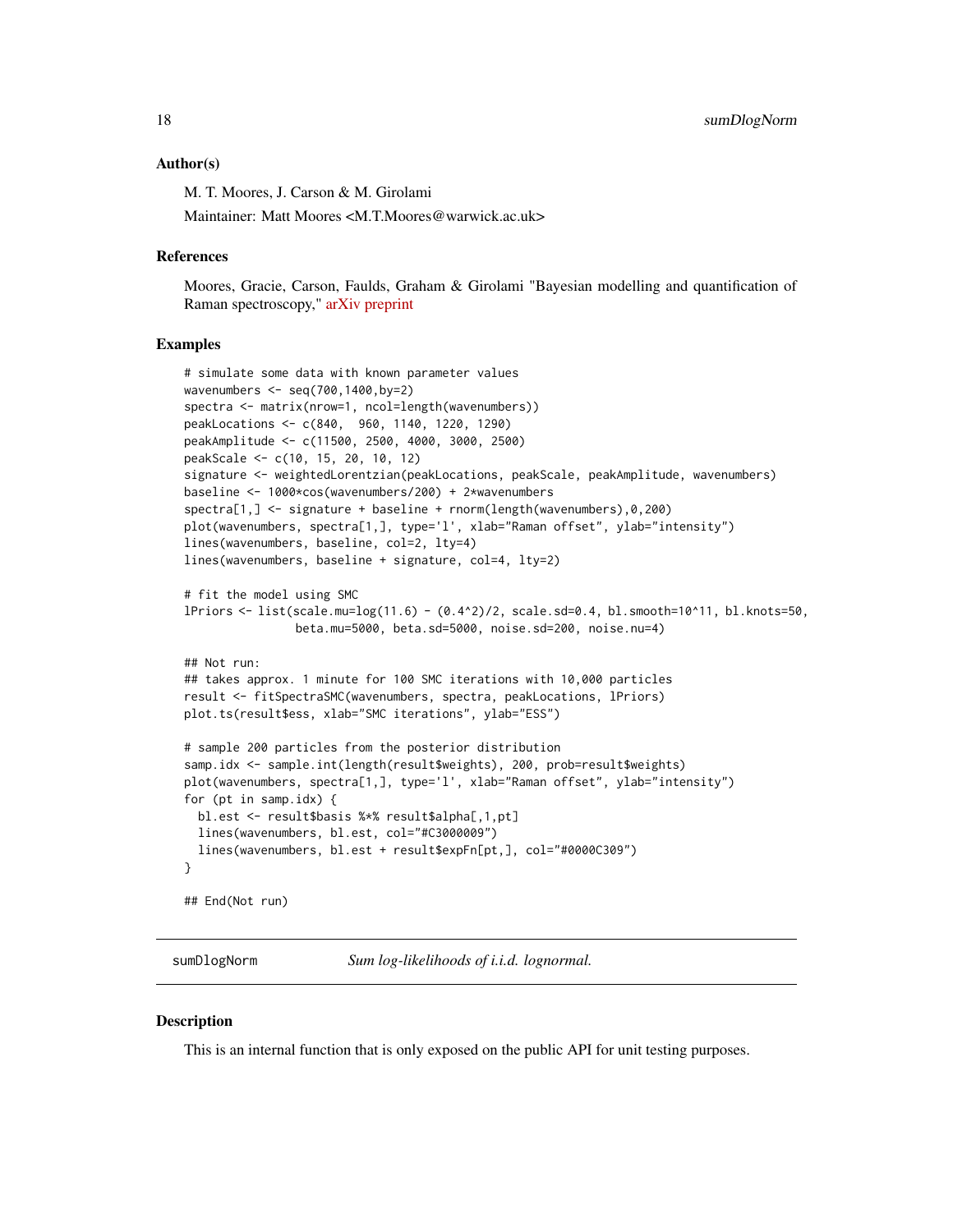#### <span id="page-18-0"></span>sumDnorm and the state of the state of the state of the state of the state of the state of the state of the state of the state of the state of the state of the state of the state of the state of the state of the state of t

#### Usage

sumDlogNorm(x, meanlog, sdlog)

#### Arguments

| X       | Vector of <i>i.i.d.</i> lognormal random varibles |
|---------|---------------------------------------------------|
| meanlog | mean of the distribution on the log scale         |
| sdlog   | standard deviation on the log scale               |

#### Details

The sum of the log-likelihoods (log of the product of the likelihoods) for independent, identicallydistributed, lognormal random variables. Note: this Rcpp function is thread-safe, unlike the equivalent alternatives.

#### Value

log-likelihood of x

#### See Also

```
sum(dlnorm(x, meanlog, sdlog, log=TRUE))
```
#### Examples

 $x < -$  rlnorm(100) sumDlogNorm(x,0,1)

sumDnorm *Sum log-likelihoods of Gaussian.*

#### Description

This is an internal function that is only exposed on the public API for unit testing purposes.

#### Usage

sumDnorm(x, mean, sd)

#### Arguments

| $\times$ | Vector of i.i.d. Gaussian random varibles |
|----------|-------------------------------------------|
| mean     | Vector of means                           |
| .sd      | Vector of standard deviations             |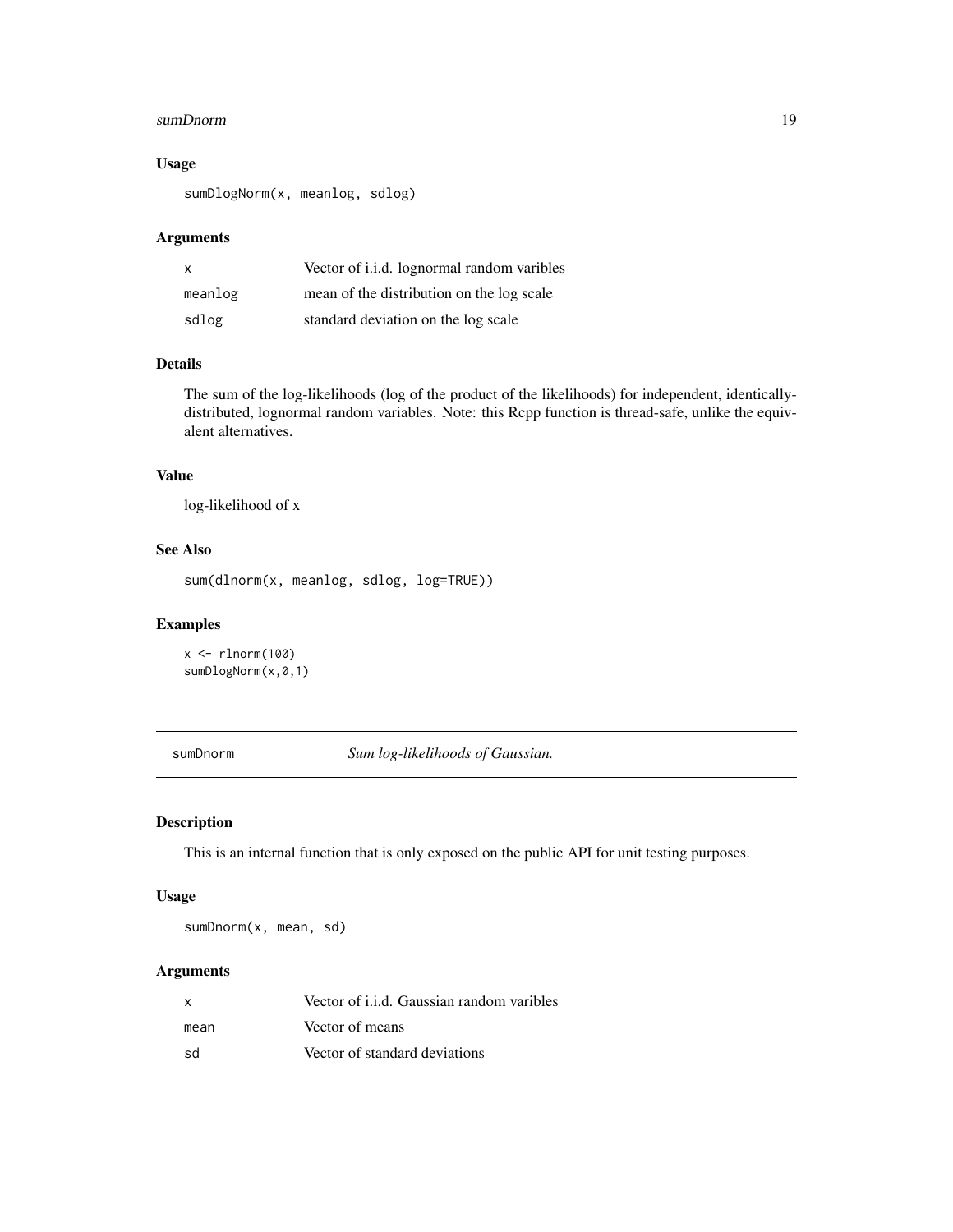#### <span id="page-19-0"></span>Details

The sum of the log-likelihoods (log of the product of the likelihoods) for independent, identicallydistributed, Gaussian random variables. Note: this Rcpp function is thread-safe, unlike the equivalent alternatives.

#### Value

log-likelihood of x

#### See Also

sum(dnorm(x, mean, sd, log=TRUE))

#### Examples

```
x \leftarrow \text{norm}(100)mu <- rep(0,length(x))
sd <- rep(1,length(x))
sumDnorm(x,mu,sd)
```

| TAMRA |       |  | Surface-enhanced Raman spectram of tetramethylrhodamine+DNA |
|-------|-------|--|-------------------------------------------------------------|
|       | (T20) |  |                                                             |

#### Description

Surface-enhanced Raman spectram of tetramethylrhodamine+DNA (T20)

#### Usage

TAMRA

#### Format

A "hyperSpec" spc object

#### Source

[https://pure.strath.ac.uk/portal/files/43595106/Figure\\_2.zip](https://pure.strath.ac.uk/portal/files/43595106/Figure_2.zip)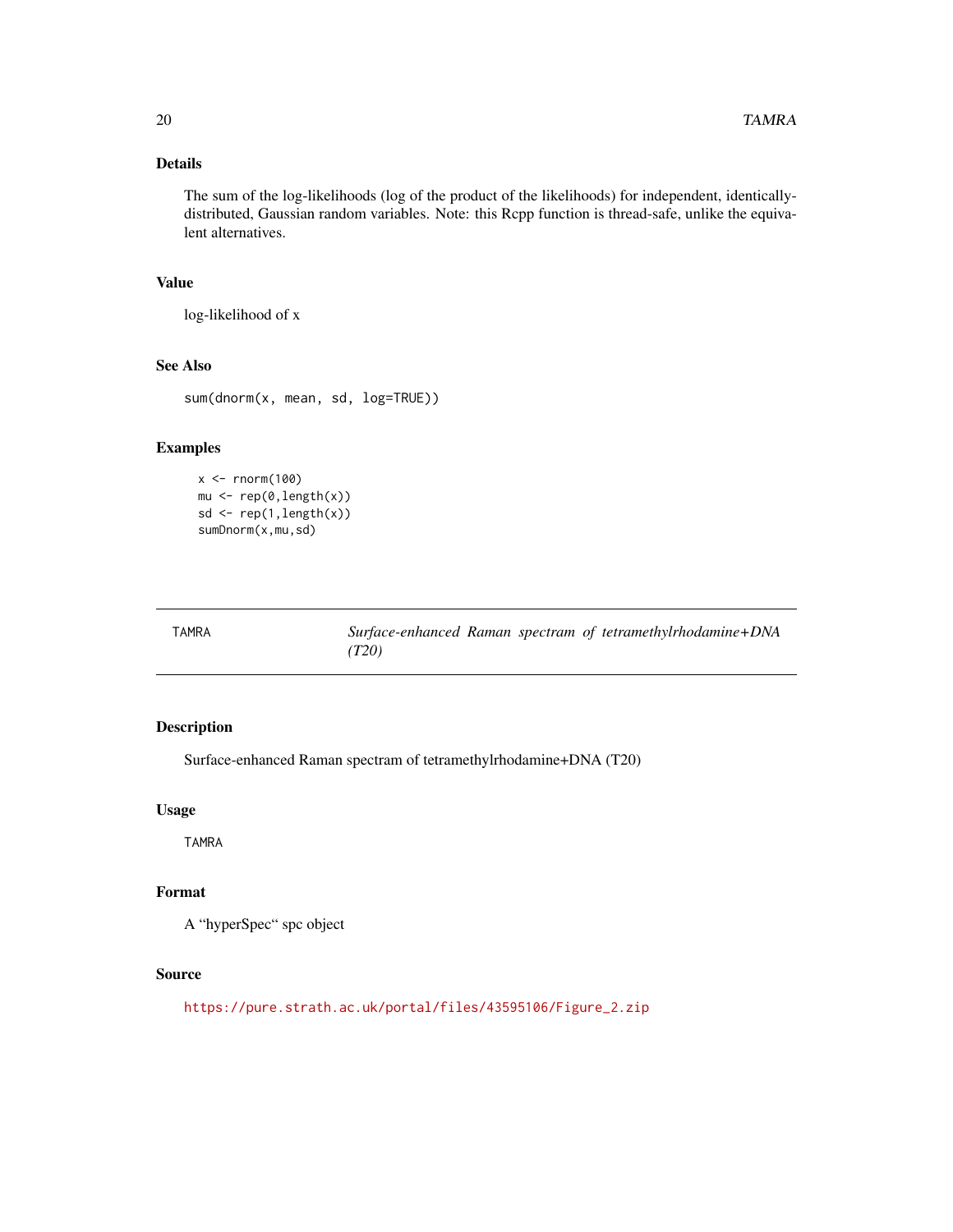<span id="page-20-0"></span>weightedGaussian *Compute the spectral signature using Gaussian peaks.*

#### Description

Calculates the value of the squared exponential radial basis function at the given wavelengths, given the parameters of the peaks. This function is thread-safe.

#### Usage

```
weightedGaussian(location, scale, amplitude, wavelengths)
```
#### Arguments

| location    | Vector of location parameters of the peaks (mean).            |
|-------------|---------------------------------------------------------------|
| scale       | Vector of scale parameters of the peaks (standard deviation). |
| amplitude   | Vector of amplitudes of the peaks.                            |
| wavelengths | Vector of wavenumbers at which to compute the function.       |

#### Value

The value of the Gaussian function at the given wavelengths.

#### Examples

```
Cal_V <- seq(300,400,by=5)
loc <- c(320,350,375)
sca <- c(10, 5, 18)amp <- c(1000,5000,2000)
weightedGaussian(loc,sca,amp,Cal_V)
```
weightedLorentzian *Compute the spectral signature using Lorentzian peaks.*

#### Description

Calculates the value of the Lorentzian function at the given wavelengths, given the parameters of the peaks. This function is thread-safe.

#### Usage

```
weightedLorentzian(location, scale, amplitude, wavelengths)
```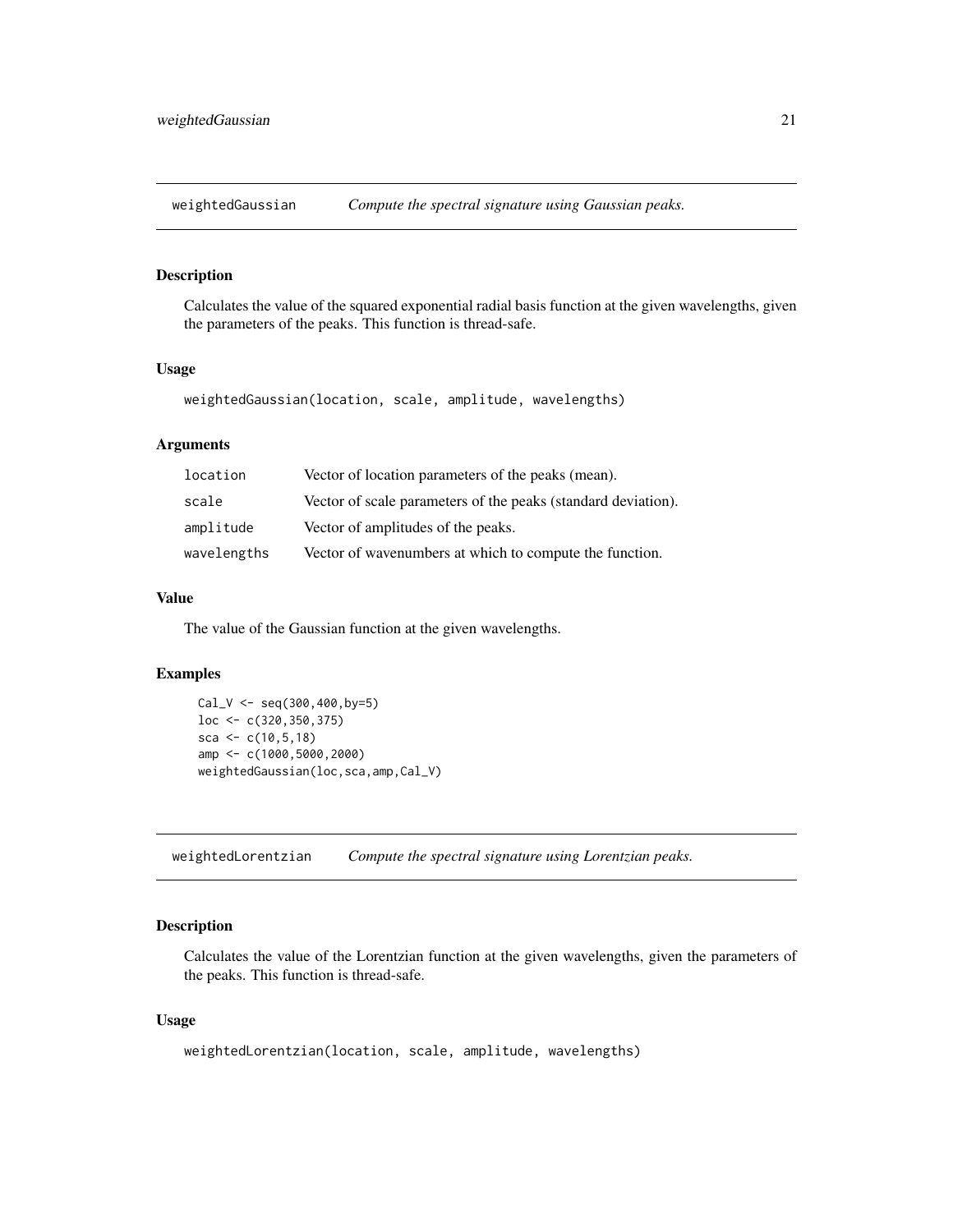#### <span id="page-21-0"></span>Arguments

| location    | Vector of location parameters of the peaks.             |
|-------------|---------------------------------------------------------|
| scale       | Vector of scale parameters of the peaks.                |
| amplitude   | Vector of amplitudes of the peaks.                      |
| wavelengths | Vector of wavenumbers at which to compute the function. |

#### Value

The value of the Lorentian function at the given wavelengths.

#### Examples

```
Cal_V \leftarrow seq(300, 400, by=5)loc <- c(320,350,375)
sca <- c(10, 5, 18)amp <- c(1000,5000,2000)
weightedLorentzian(loc,sca,amp,Cal_V)
```
weightedMean *Compute the weighted arithmetic means of the particles.*

#### Description

This SMC estimate of the means can be used to centre independent Metropolis-Hastings proposals.

#### Usage

```
weightedMean(particles, log_weights)
```
#### Arguments

| particles   | npeaks $\star$ npart Matrix of parameter values for each particle. |
|-------------|--------------------------------------------------------------------|
| log_weights | logarithms of the importance weights of each particle.             |

#### Value

A vector of means, one for each row.

#### See Also

[weighted.mean](#page-0-0)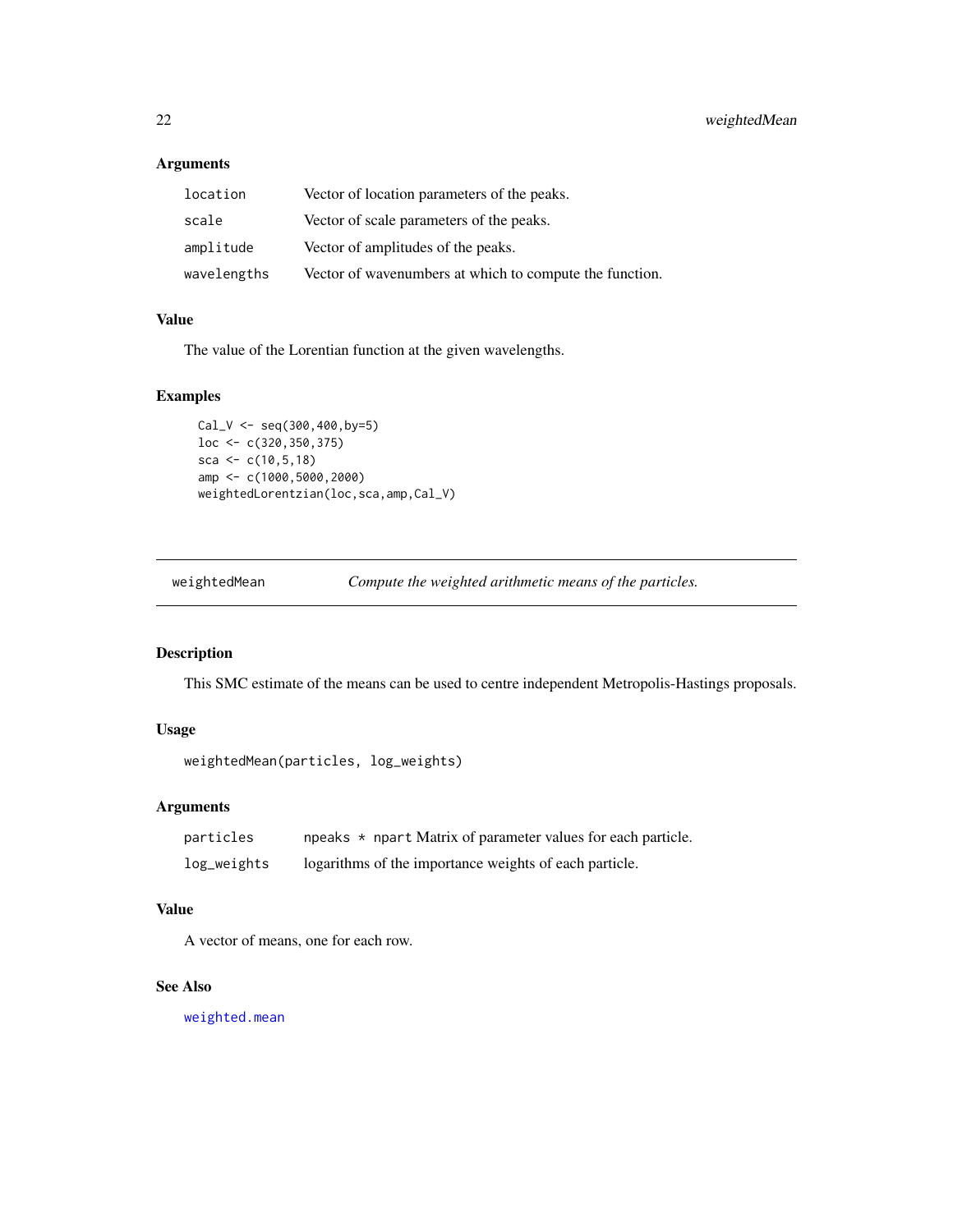<span id="page-22-0"></span>weightedVariance *Compute the weighted variance of the particles.*

### Description

This SMC estimate of the variance can be used to scale the bandwidth of adaptive, Gaussian random walk Metropolis-Hastings proposals.

### Usage

weightedVariance(particles, log\_weights, mean)

#### Arguments

| particles   | npeaks $\star$ npart Matrix of parameter values for each particle. |
|-------------|--------------------------------------------------------------------|
| log_weights | logarithms of the importance weights of each particle.             |
| mean        | Vector of weighted means of each particle.                         |

#### Value

A vector of variances, one for each row.

#### See Also

[wtd.var](#page-0-0)